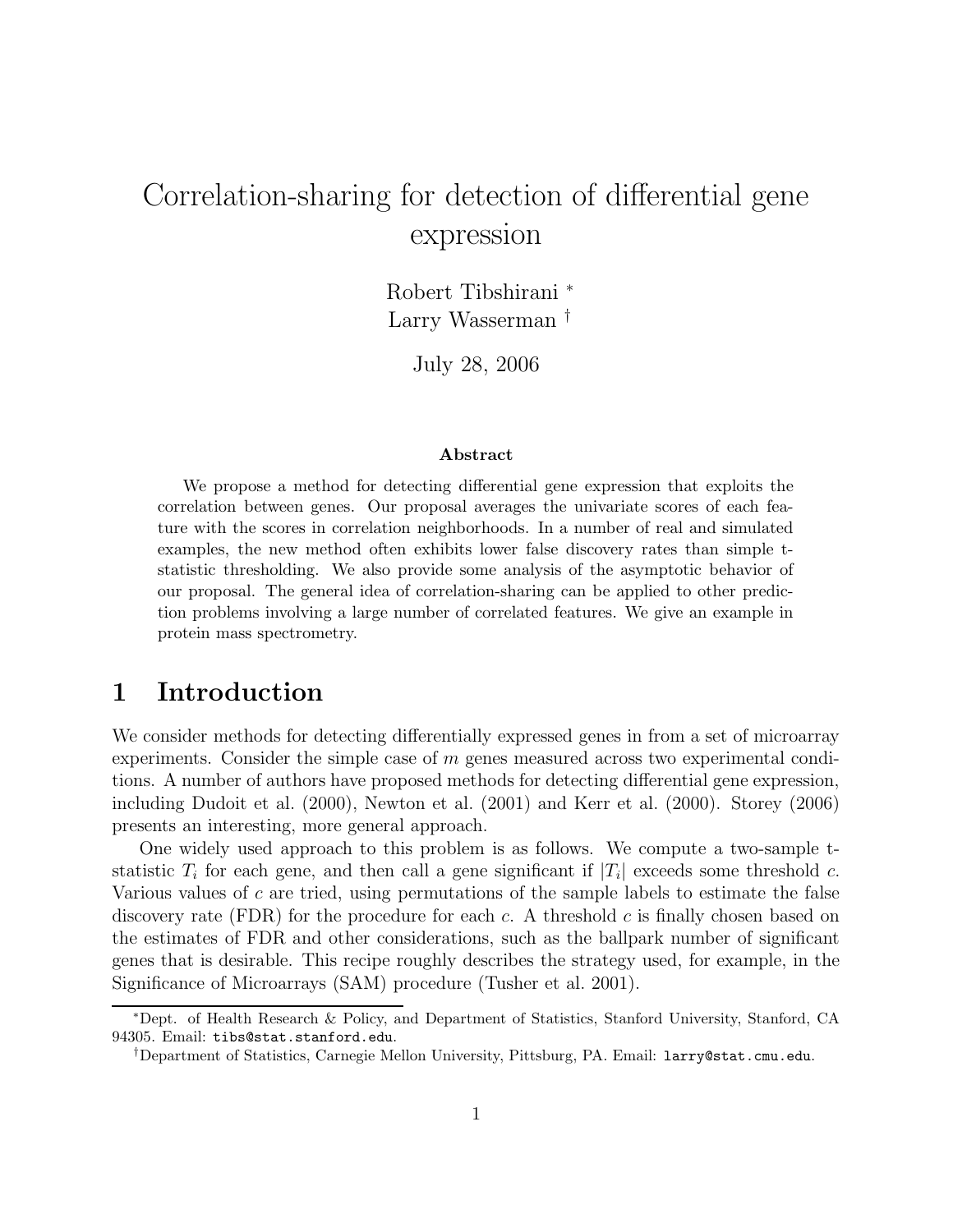In this paper we propose a simple method for potentially improving on the thresholded t-statistic approach defined above. The idea is to exploit correlation among the genes. In a sense this general idea is not new, and exploratory methods based on clustering have been proposed (e.g. Tibshirani et al. (2002)). These methods require choices like the clustering metric and linkage, and hence are somewhat subjective. The proposal presented here is much simpler, and hence it is easier to analyze and assess its performance.

We start with t-statistics computed for each gene. Then we assign to each gene a score  $r_i$  equal to the average of all t-statistics for genes having correlation at least  $\rho(i)$  with that gene, choosing the best value of  $\rho(i) \in [0, 1]$  to maximize the average. Finally, we call a gene significant if  $|r_i|$  exceeds some threshold c. The idea is that differentially expressed genes are likely to co-exist in a pathway, and hence will be correlated in our data. Hence use of the score  $r_i$  might provide a more accurate test of significance than that based on  $t_i$ . We call this approach "correlation sharing" Note that the choice  $\rho(i) = 1$  yields no sharing, giving  $r_i = t_i$ . Hence the correlation-sharing method contains the thresholded t-statistic approach as a special case.

As a motivating example, we generated data with 1000 genes and 30 samples. The first 50 genes  $i \in \mathcal{P} = \{1, 2, \ldots, 50\}$  are generated as

$$
X_{ij} = Z_{ij} + .75 \cdot I(j > 15)
$$
 (1)

with  $Z_{ij} \sim N(0,1)$  and  $\text{corr}(Z_i, Z_{i'}) + 0.8$ , where  $Z_i = (Z_{i1}, \ldots Z_{in})$  The remaining genes  $x_{ij}$ ,  $i > 50$  were generated as  $N(0, 1)$ . The outcome variable  $Y_j$  equaled 2 for  $16 \leq j \leq 30$ and 1 otherwise.

Figure 1 shows the t-statistics (top panel) and correlation-shared t-statistics (bottom panel). We see that in the bottom panel the scores for the first 50 genes are magnified. This leads to improved detection of the differentially expressed genes, as we show in the next section.

The outline of this paper is a follows. Section 2 defines correlation-sharing. In section 3 we discuss the concept of residual correlation, and its impact on correlation-sharing. We apply our method to four microarray cancer datasets. The skin data is examined more closely in section 4. Some asymptotic results for correlation sharing are given in section 6. Section 5 applies the method to a different kind of data— protein mass spectra. Finally in section 7 we discuss the application of correlation sharing to other kinds of response variables, and computational issues.

#### 2 Correlation sharing

Let X be the  $m \times n$  matrix of expression values, for m genes and n samples. We assume that the samples fall into two groups  $j = 1$  and 2. We start with the standard (unpaired) t-statistic

$$
T_i = \frac{\bar{x}_{i2} - \bar{x}_{i1}}{s_i} \tag{2}
$$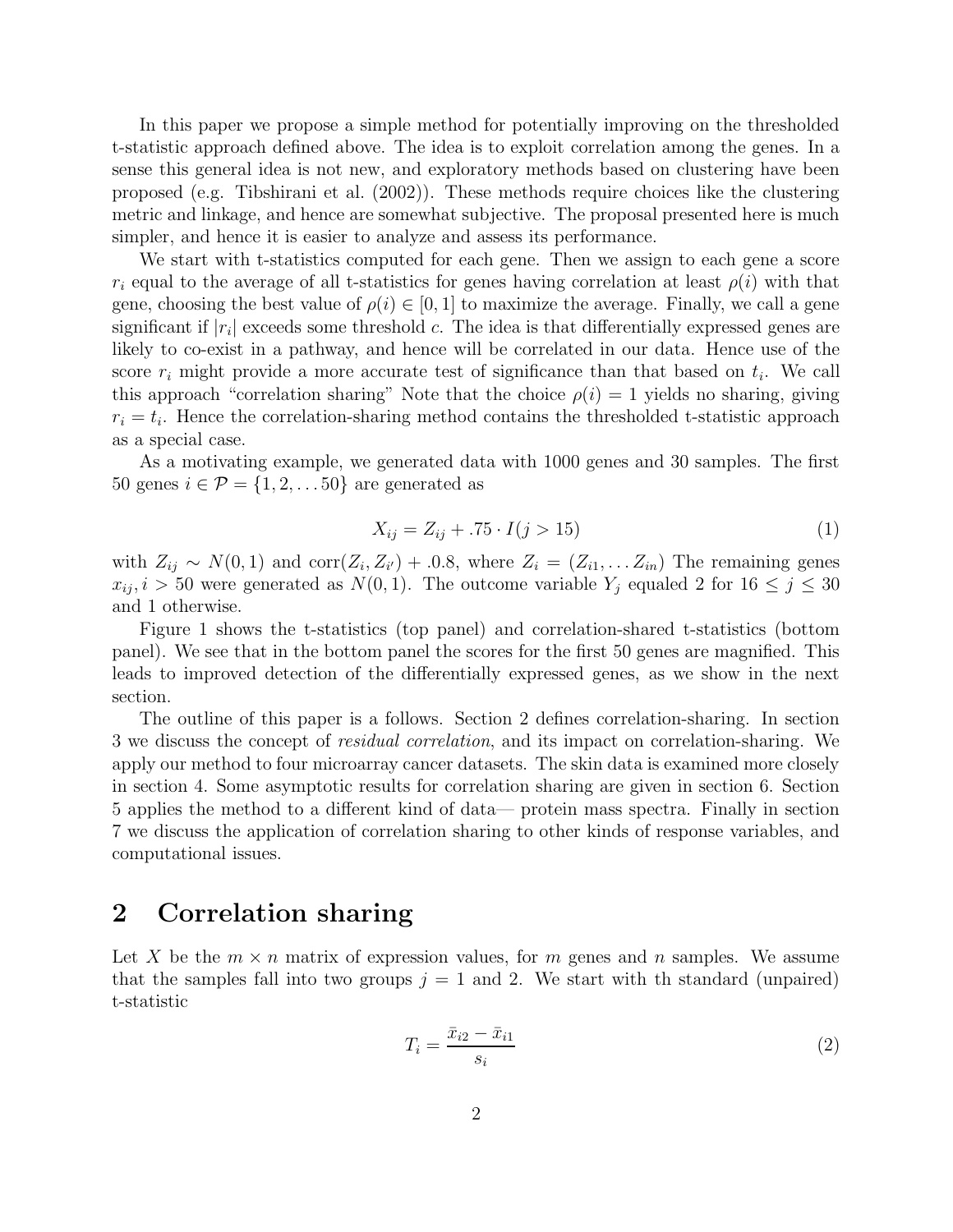

Figure 1: T-statistics and correlation-shared T-statistics for simulated example 1.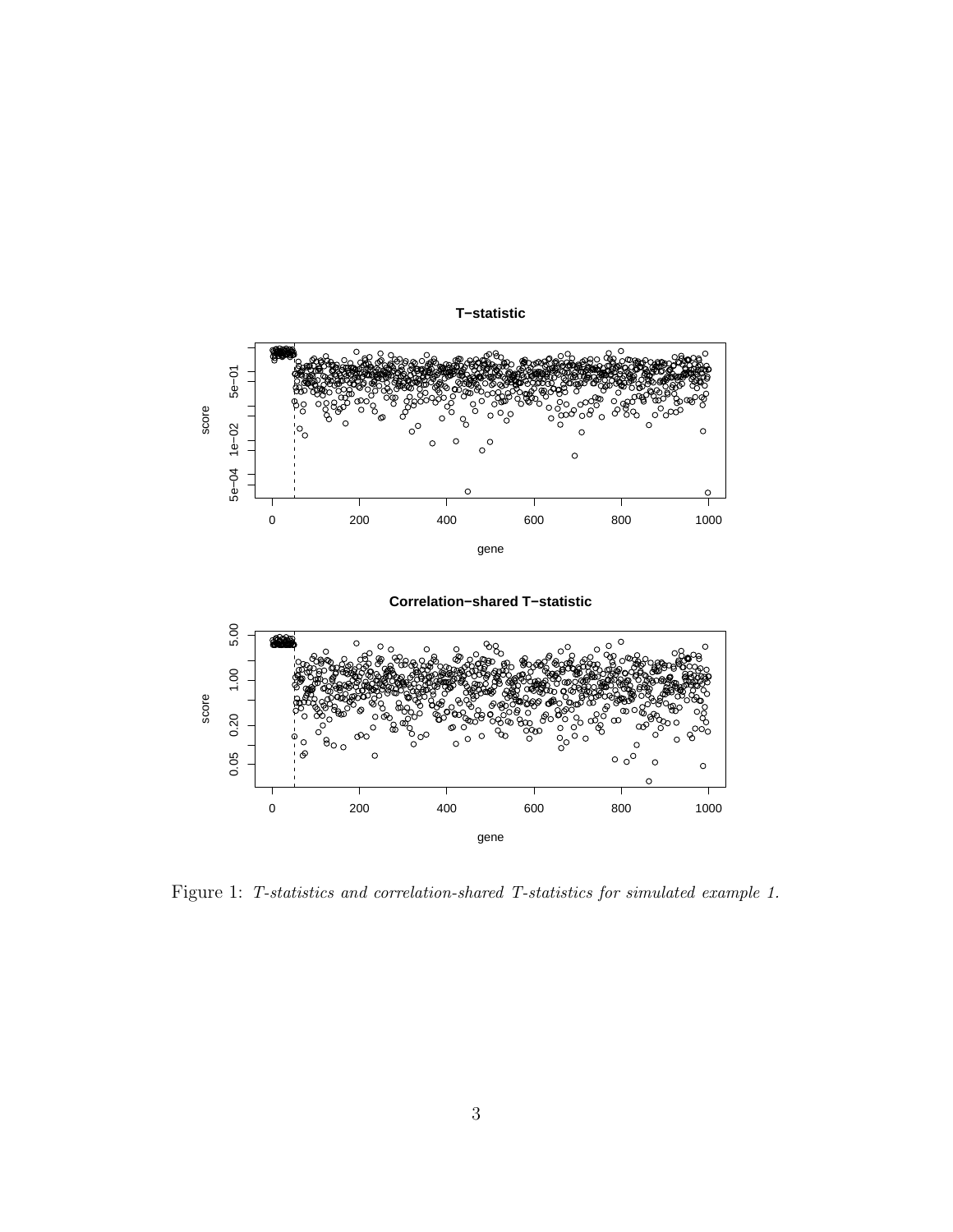

Figure 2: Results for example 1. Left panel: Number of false positive genes versus number of genes called significant. Right panel: Number of false negative genes versus number of genes called significant.

Here  $\bar{x}_{ij}$  is the mean of gene i in group j and  $s_i$  = pooled within group standard deviation of gene i.

Let  $x_i$  denote the *ith* row of X. Define  $C_\rho(i) = \{k : \text{corr}(x_i, x_k) \ge \rho\}$ , the indices of the genes with correlation at least  $\rho$  with gene  $x_i$ . Then we define

$$
u_i = \max_{\{0 \le \rho \le 1\}} \text{ave}_{j \in C_\rho(i)} |T_j|
$$
  
\n
$$
r_i = \text{sign}(T_i) \cdot u_i
$$
\n(3)

We call this the "correlation-shared" t-statistic. The method calls significant all genes having  $|r_i| > c$ , and estimates the false discovery rate (FDR) of the resultant gene list by permutations. We vary c and examine the estimated FDR.

Figure 2 shows the results for correlation sharing applied to the simulated data from model (1) . As the threshold is varied, the number of genes called significant and the number of false positive genes and false negative genes all change. We see that correlation sharing generally yields fewer false positive and false negative genes genes than the t-statistic.

We can also think of correlation-sharing as a method for *supervised clustering*. Let  $\hat{\rho}(i)$  be the maximizing correlation for gene  $i$ , from definition (3). Then the set of genes with indices  $C_{\hat{p}(i)}(i)$  is an adaptively chosen cluster, selected to maximize the average "signal" around gene i. Unlike with most standard clustering methods, the clusters  $C_{\hat{p}(i)}(i)$  are overlapping, rather than mutually disjoint. We examine these clusters in some examples later in this paper.

As a second example, we changed the data generation so that the first 50 genes had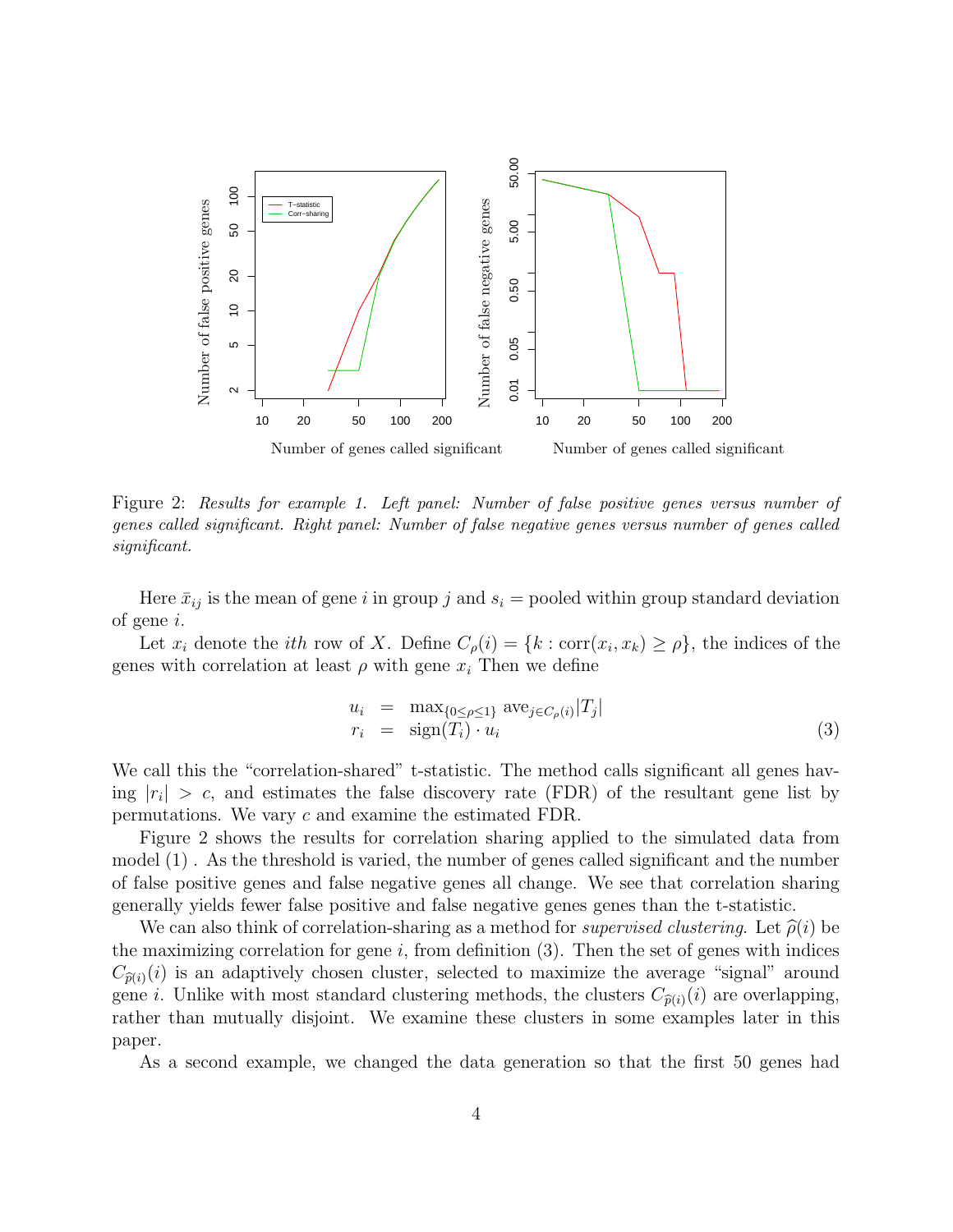

Figure 3: Results for example 2. Here the non-null genes have no correlation before the group effect is added.

no correlation, before the group effect was added. Figure 3 shows that the advantage of correlation sharing has disappeared.

#### 3 Residual correlation among non-null and null genes

The previous example suggests that a key assumption in for our proposal is that the correlation between the non-null genes is higher than that for the null genes.

We need to say precisely what we mean by "correlation". Suppose for a set of non-null genes P, the expression is  $\beta$  units higher in group  $Y_j = 2$  than it is in group  $Y_j = 1$ :

$$
x_{ij} = \beta \cdot I(Y_j = 2) + \varepsilon_{ij} \text{ for } i \in \mathcal{P}
$$
  
=  $\varepsilon_{ij} \text{ for } i \notin \mathcal{P}$  (4)

Let  $x_i = (x_{i1}, x_{i2}, \ldots x_{in})$ . Then even if the errors  $\varepsilon_{ij}$  are all independent of one another, we have  $\text{corr}(x_i, x_{i'}) > 0$  for  $i, i' \in \mathcal{P}$ . That is, the treatment effect induces an overall correlation between the genes in  $P$ . However we would expect that the t-statistic would capture all of the information needed to decide if a gene is in  $\mathcal{P}$ .

Instead, we assume that there is *residual correlation* among the genes in  $\mathcal{P}$ :

$$
corr(\varepsilon_i, \varepsilon_{i'}) > 0; \text{ for } i, i' \in \mathcal{P}
$$
\n
$$
(5)
$$

where  $\varepsilon_i = (\varepsilon_{i1}, \dots \varepsilon_{in}).$ 

For the simulated data of Figure 1, the estimated residual correlation is the correlation between genes, after having removed the estimated effect of treatment. Specifically, the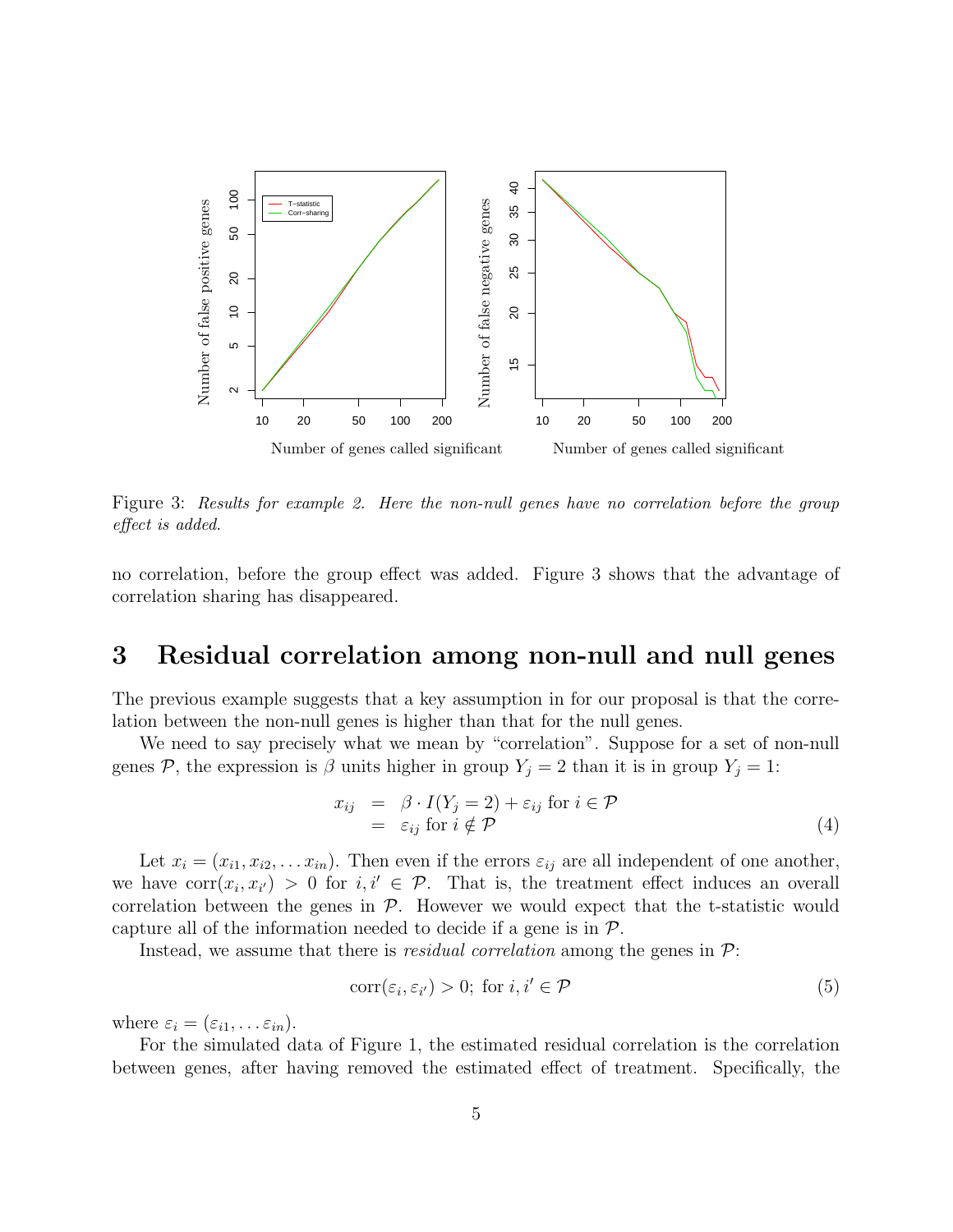| Name               |             |      | Description $#$ Samples $#$ Features Source |                           |
|--------------------|-------------|------|---------------------------------------------|---------------------------|
| Skin               | Two classes | - 58 | 12,625                                      | Khan et al. $(2001)$      |
| Duke breast cancer | Two classes | - 49 | 7097                                        | Huang et al. $(2003)$     |
| <b>BRCA</b>        | Two classes | - 15 | 3226                                        | Hedenfalk et al. $(2001)$ |
| Lymphoma           | Survival    | 240  | 7399                                        | Rosenwald et al. (2002)   |

Table 1: Summary of datasets for Figure 4.

residual correlation is  $\text{corr}(x_i^*, x_{i'}^*)$  where  $x_{ij}^* = x_{ij} - \hat{x}_{ij}$ . For the two sample case, for example,  $\hat{x}_{ij} = \bar{x}_{i2} - \bar{x}_{i1}$ ,  $\bar{x}_{ik}$  equaling the average of  $x_{ij}$  for samples in group k.

The average absolute residual correlation for the non-null genes (the first 50 genes) equaled 0.47, while that for the null genes was 0.15, and the correlation between the non-null and null genes was also 0.15.

Is there residual correlation in real microarray data? Biologically, genes will be correlated if they are in the same pathway. However if that pathway is not active in the experimental conditions under study, the genes in the pathway will not show large correlation. And the same genes will tend to be null, i.e. will not differentially expressed in the experiment. The opposite should be true for differentially expressed genes.

To see if this assumption is reasonable in practice, we examine four microarray datasets: the skin data taken from Rieger et al. (2004), and Duke breast cancer data taken from (Huang et al. 2003), the BRCA data taken from Hedenfalk et al. (2001) and the non-Hodgkins lymphoma data from Rosenwald et al. (2002). These are summarized in Table 1.

The false discovery rates of both the t-statistic and correlation-shared statistics depend on the total number of genes input into the corresponding procedure. Hence for fairness (and computational speed) we started with the 2000 genes having largest overall variance in each case.

To examine residual correlation, we computed the two-sample t-statistics  $T_i$  for each gene. Then we computed the average absolute residual correlation for genes satisfying  $|T_i| > c$ , with c varying from the 99th to the 75 quantiles of the  $|T_i|$  values. In the lymphoma data the outcome is survival time; hence we instead computed the Cox's partial likelihood score statistic for each gene (see section 7).

The results are shown in Figure 4. For the skin and lymphoma datasets data, the nonnull genes have higher correlation with each other than they have with the null genes, and also higher than that within the null-genes. But for the Duke and BRCA2 datasets, this is not the case.

For the same four datasets, Figure 5 shows the estimated number of false positive genes is plotted against the number of genes called significant, for both the t-statistic and correlation shared t-statistic. Correlation sharing exhibits lower FDR for all datasets except the Duke data, where neither method does much as all.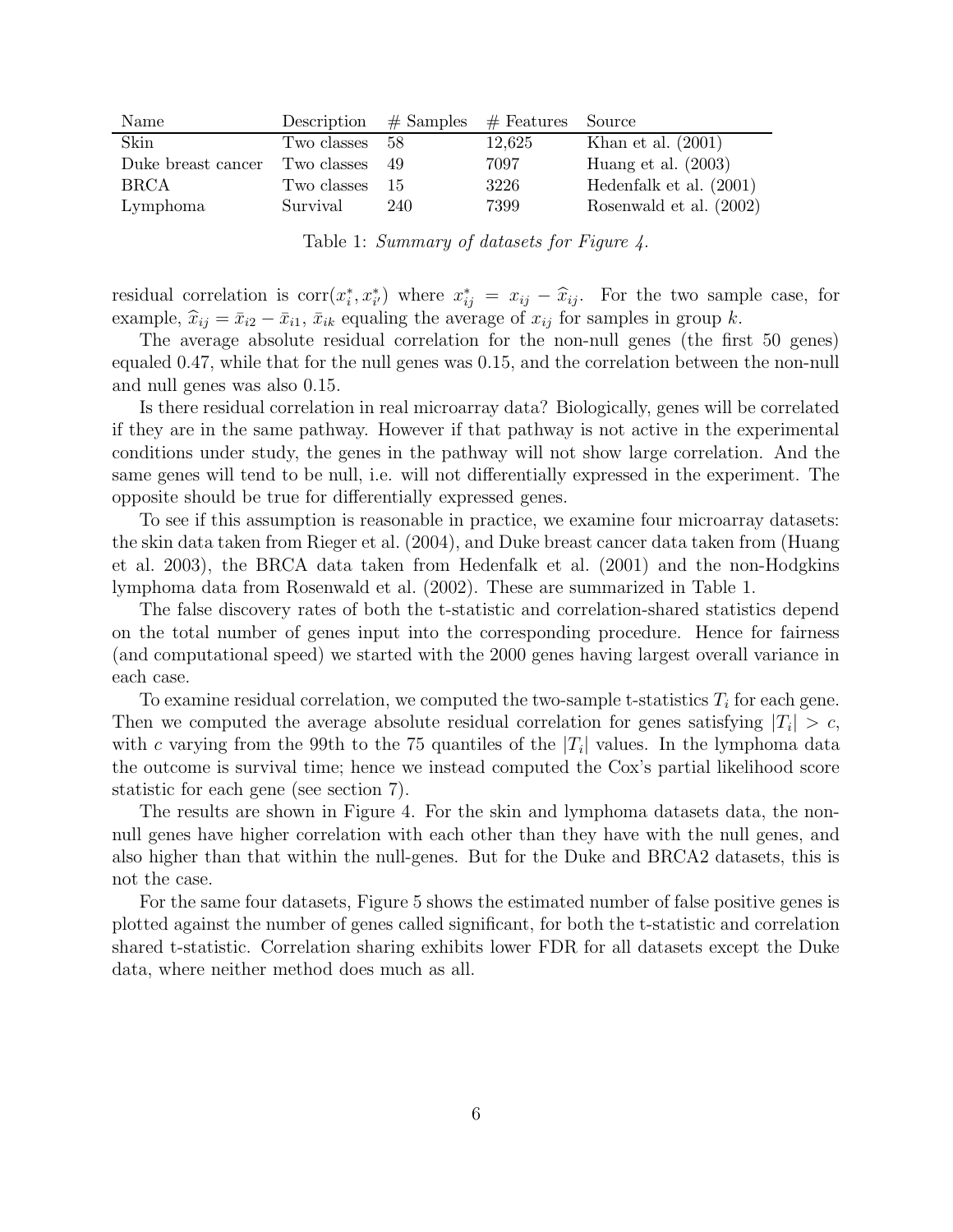

Figure 4: Average absolute residual correlation as a function of the number of genes called significant by the T or F-statistics.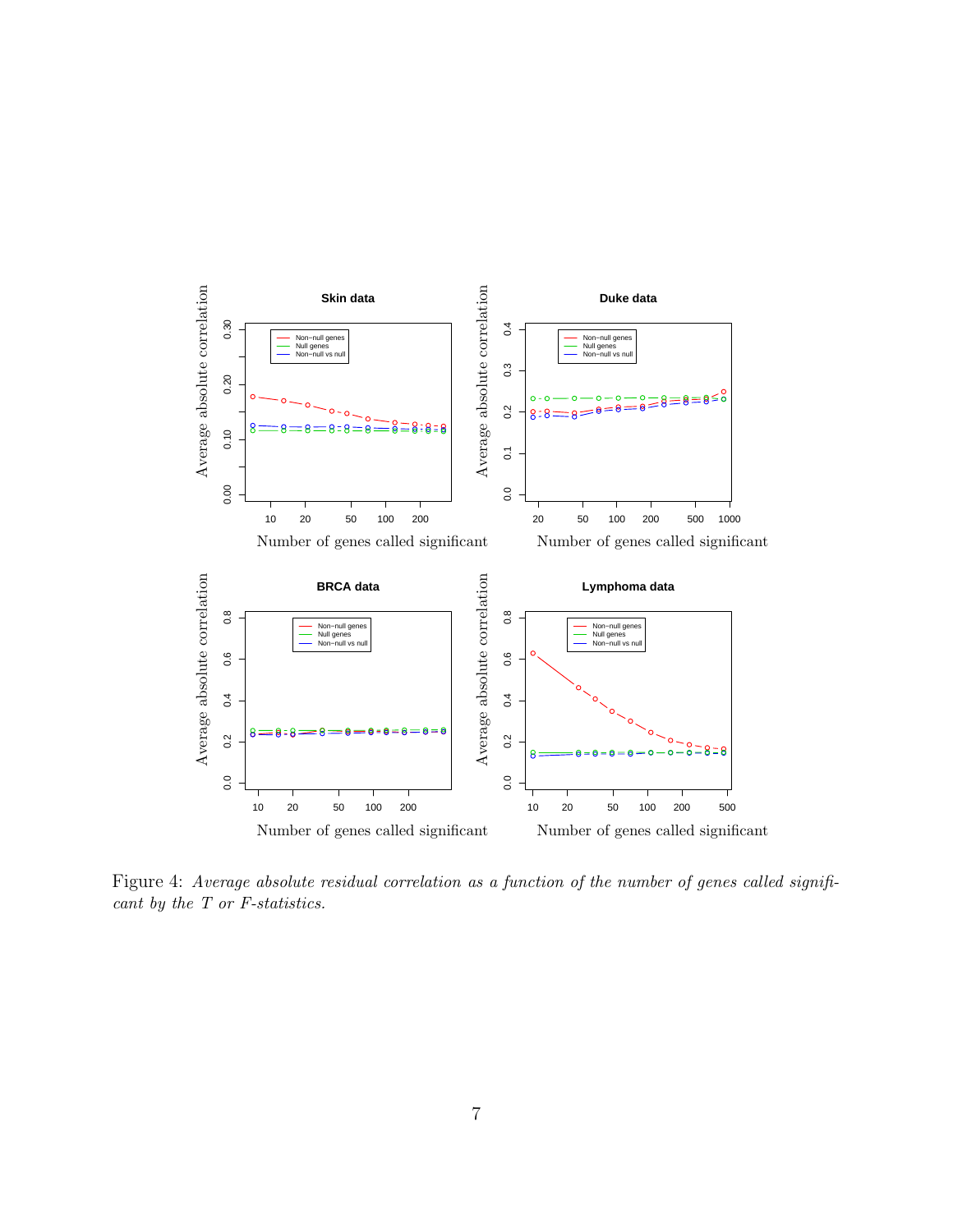

Figure 5: Results for four cancer datasets: plotted is the number of false positive genes versus the number of genes called, for the standard t-statistic (red) and the correlation-shared t-statistic (green). The broken line is the  $45^{\circ}$  line.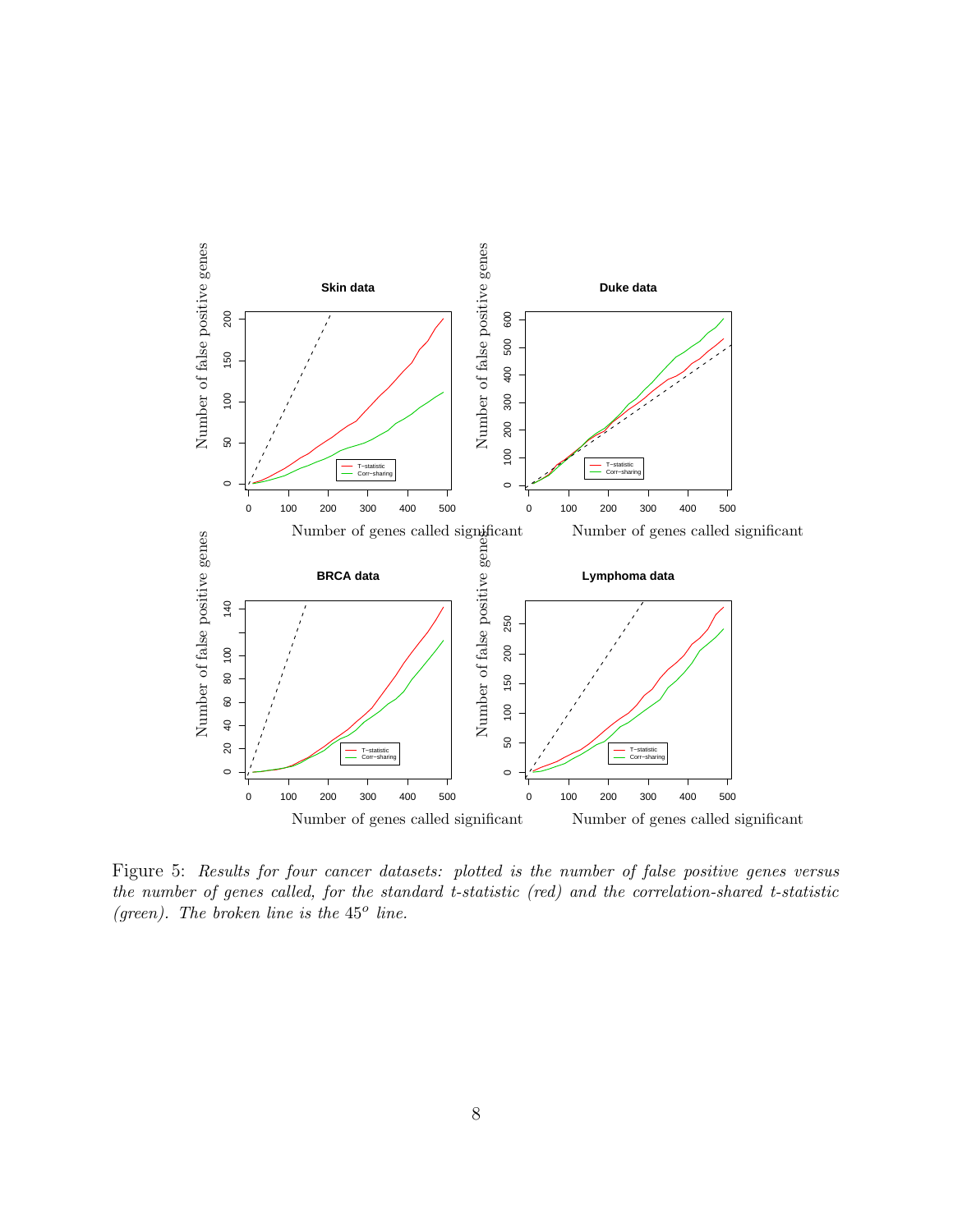

Figure 6: Skin data: a closer look at gene 1127

#### 4 Skin data example

We examine more closely the results for the skin data shown in the top left panel of Figure 5. There are 12,625 genes and 58 patients: 44 normal patients and 14 with radiation sensitivity.

Figure 6 illustrates how correlation sharing can magnify the effect of a gene (#1127 chosen as an example). The figure shows all genes having correlation at least 0.5 with gene  $\#$  1127. Its raw t-statistic is about 2.0 Notice that the genes most correlated with gene  $\#$ 1127 have greater scores than this gene. In particular, gene  $\#1127$  has correlation  $> 0.6$ with a gene having score about 4.7. Hence our procedure averages the scores of these two genes to produce a new score of about 3.8.

Figure 8 shows the correlation-shared score versus the t-statistic score. Setting the cutoffs so that each method yields 100 significant genes, there are 13 genes which are called by each method and not called by the other. The red points represent the genes that are called significant by correlation-sharing but not by the t-statistic. Many of these genes are highly correlated with each other, and hence they boost up each other's score.

In Figure 9 we do another test of our procedure. We randomly divided the samples into equal-sized training and test sets. We computed the t-statistic and correlation sharing statistics on the training set, and also evaluated on the test set. For each trial cutpoint applied to the training set scores, we counted the number of genes with scores above or below this cutpoint in the test set. Genes above the cutpoint in the training set but below it in the test set were considered "false positives", and conversely for false negatives. The results in Figure 9 show that correlation sharing has fewer false negatives for the same number of false positives.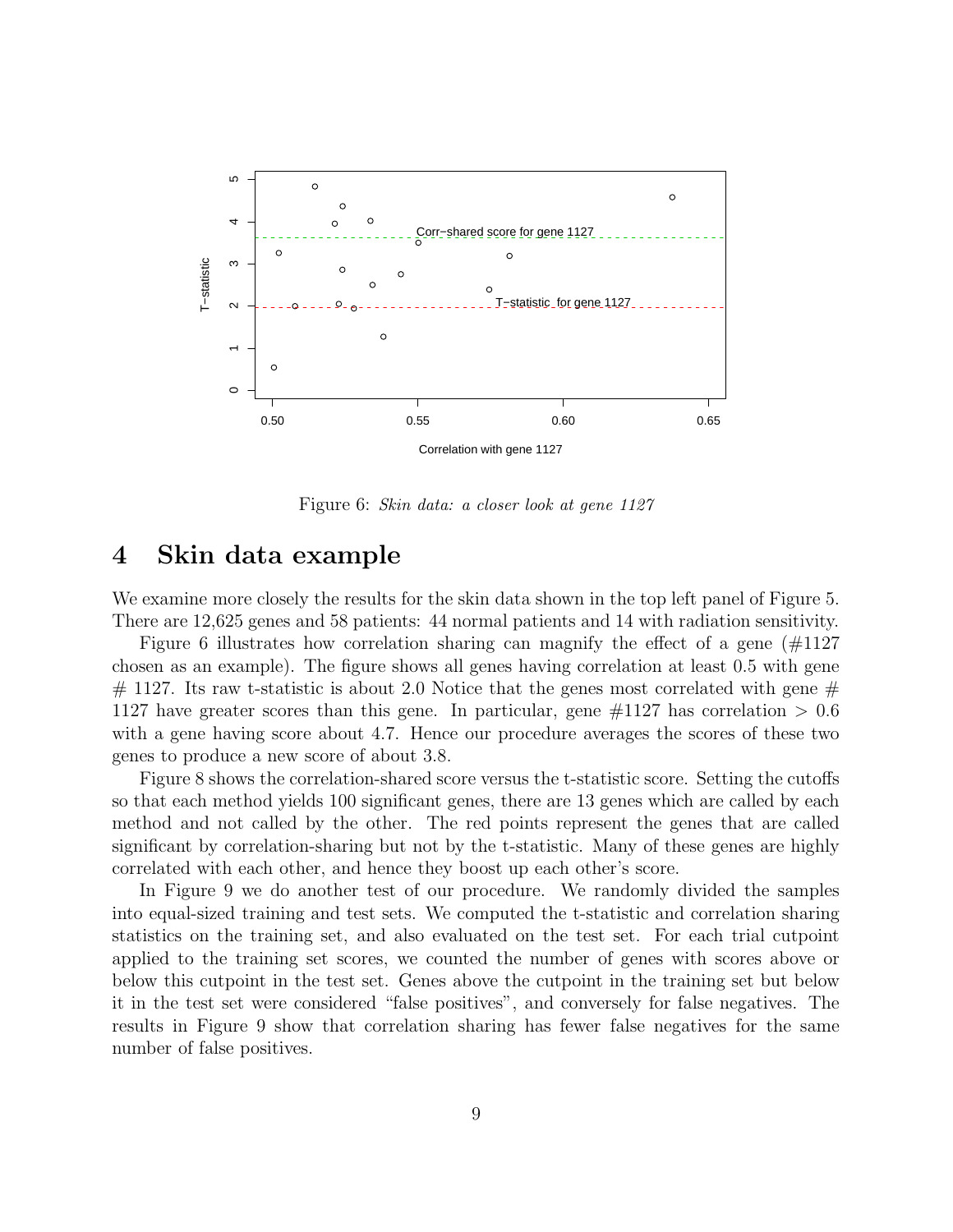

Figure 7: Skin data: correlation-shared score versus number of genes used in each gene average; horizontal lines are drawn at cutpoints that yield 100 significant genes. Note that most of the significant genes use no averaging, and none use a window of more than 10 genes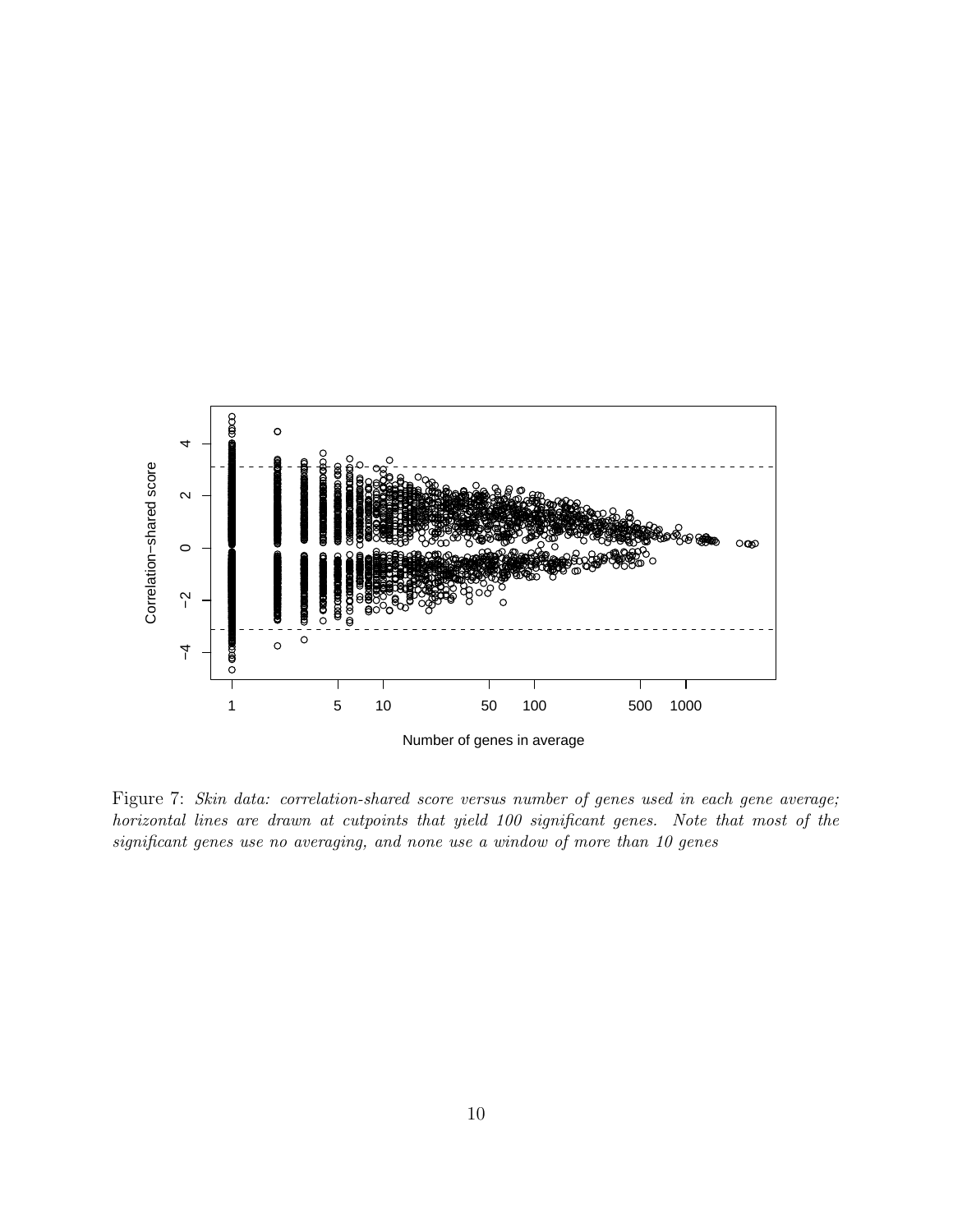

Figure 8: Skin data: correlation-shared score versus t-statistic score. Broken lines are drawn at the cutoffs yielding 100 significant genes for each method. The red points are the the genes that are significant by correlation-sharing but not by t-statistic.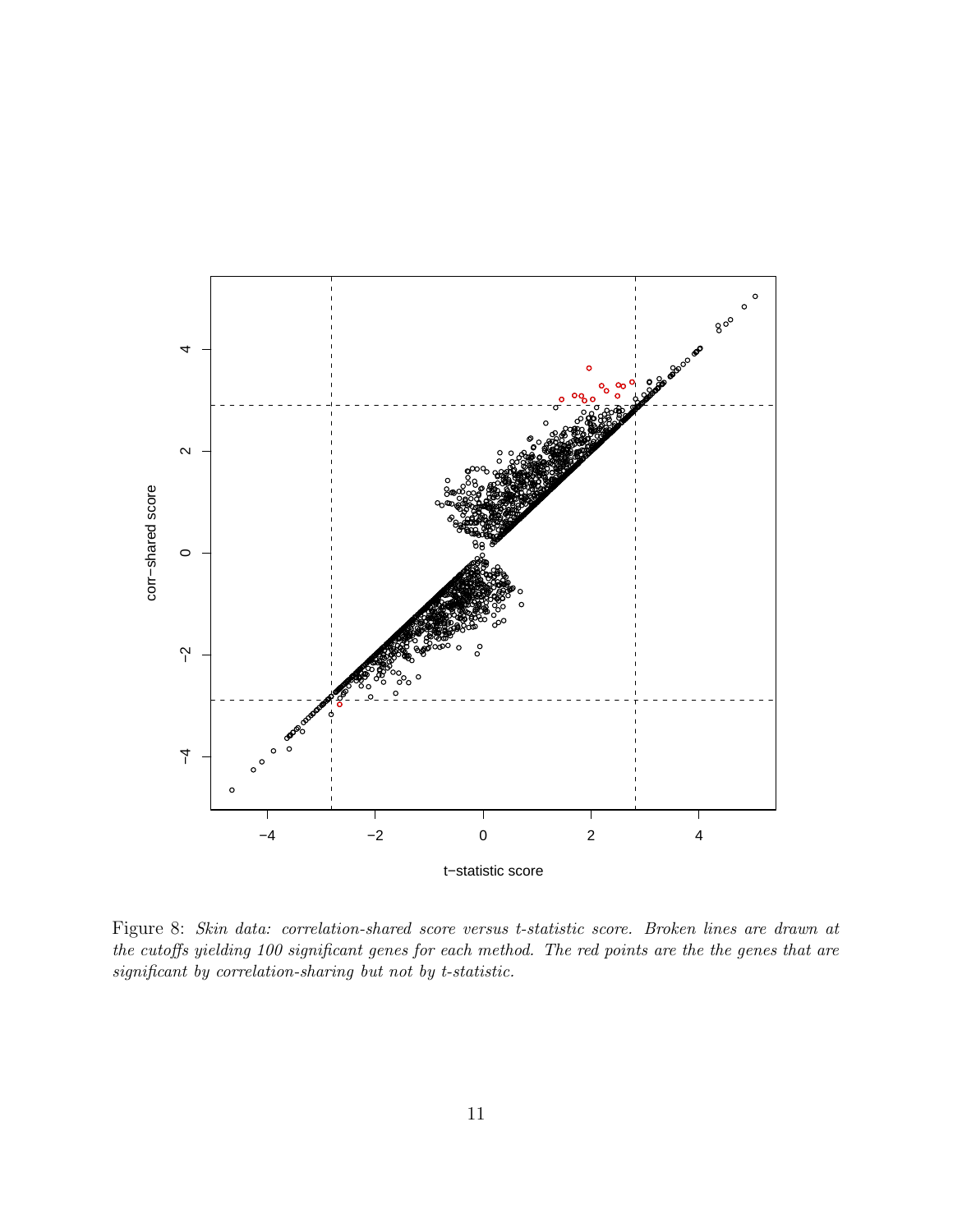

Figure 9: Skin data test set results. Here we formed cutofff rules on the training set, and assessed genes in in a separate test set. Shown are the number of false positive and negative genes in the test set, as the cutpoint is varied.

#### 5 Example: protein mass spectrometry

This example (taken from (Carlson et al. 2005)) consists of the intensities of 3160 peaks on 20 patients: 10 healthy patients and 10 with Kawasaki's disease. They were measured on a SELDI protein mass spectrometer.

Figure 10 shows that correlation sharing offers a mild improvement in the false positive rate. For the 50 peaks having the top scores, 19 of these peaks were given neighborhoods of more than a single feature by the correlation sharing procedure. The smallest correlation chosen for neighborhood averaging was 0.7. Now in this example, each peak has an associated  $m/z$  (mass over charge) location: this was not used in the correlation-sharing procedure, but we can look posthoc at the these values within each averaging neighborhood. Figure 11 shows the location of the each of the 19 peaks (horizontal axis) and the chosen neighbors (vertical axis). The corresponding neighborhood correlation is indicated along the top of the plot. We see that most often, the selected neighbors are close to the target peak. But in some cases, they can be very far apart. Some biological insights might emerge from examination of these groups of peaks.

## 6 Asymptotic Analysis

In this section we show that, under appropriate conditions, correlation sharing improves power. More specifically, we show that for null genes,  $U_i$  has similar behavior to  $T_i$ , while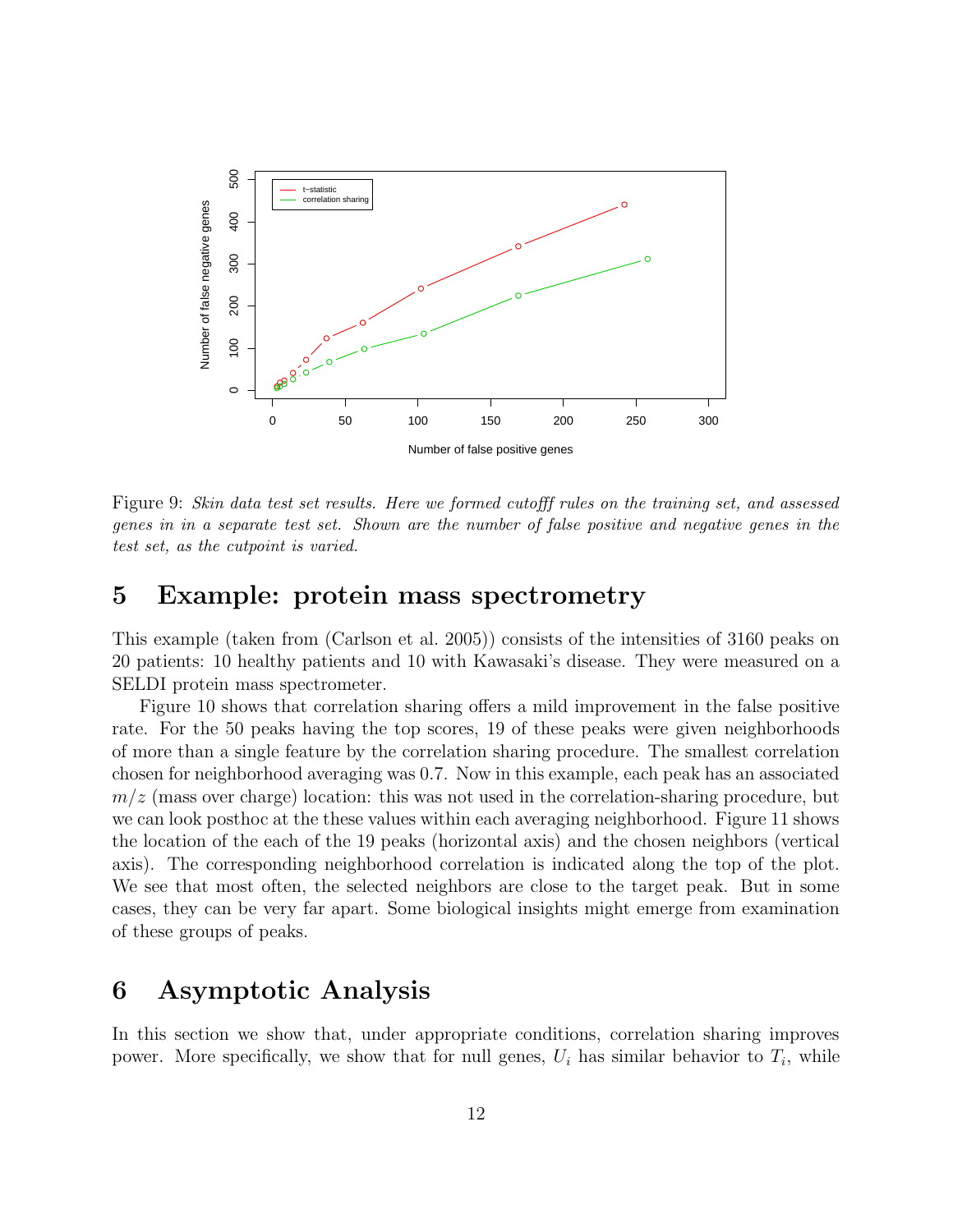

Figure 10: Results for protein mass spectrometry example

for nonnull genes,  $U_i$  tends to be stochastically larger than  $T_i$ . For simplicity, we focus on a one-sample, one-sided test. We denote by  $X_{ik}$  the measurement for gene i in sample k. Let  $T_i = n^{-1} \sum_{k=1}^n X_{ik}$  denote the test statistic for gene i and assume that  $X_{ik} \sim N(\beta_i, \sigma^2)$ where  $\beta_i = 0$  for null genes and that  $\beta_i > 0$  for non-nulls. Let  $\rho(i, j) = \text{corr}(X_{ik}, X_{jk})$  denote the true residual correlation between gene i and gene j,  $\hat{\rho}(i, j)$  denote the estimated residual correlation.

The correlation-shared statistic is

.

$$
U_i = \max_{\rho} \frac{1}{|C_{\rho}(i)|} \sum_{j \in C_{\rho}(i)} T_j \tag{6}
$$

where 
$$
C_{\rho}(i) = \left\{ j : \widehat{\rho}(i,j) \ge \rho \right\}
$$
. (7)

Throughout this section we make a small modification to the statistic which simplifies the analysis: we restrict the maximization in the definition of  $U_i$  to be over correlation neighborhoods no larger than  $K$ , where  $K$  is some fixed integer.

Recall that there are m genes and n observations. We require both m and n to grow in the asymptotic analysis. Typically,  $m$  is much larger than  $n$  so, to keep the asymptotics realistic, we allow n to grow very slowly relative to  $m$ . Specifically, we assume:

Assumption (A1): 
$$
n \equiv n(m) > C \log m
$$
 for some sufficiently large  $C > 0$ . (8)

Let P denote the nonnull genes and let  $\mathcal{N} = \mathcal{P}^c$  denote the null genes. We will also need the following: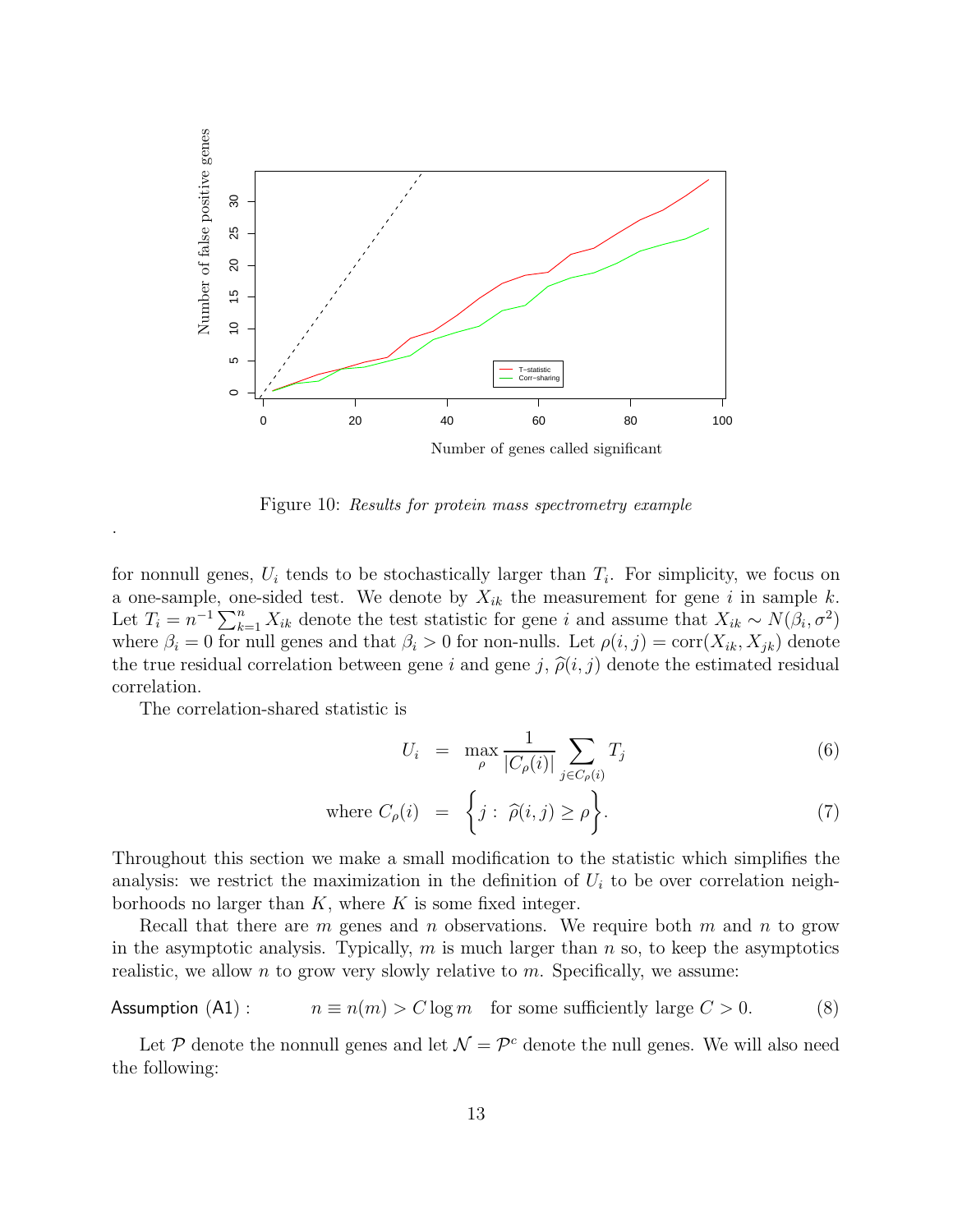

Figure 11: Protein mass spectrometry example: locations of neighbors of top 50 peaks, for those peaks that were given given neighborhoods of more than a single feature. The maximizing correlations are indicated at the top of the plot (note that in some cases there are multiple target peaks shows near the same position.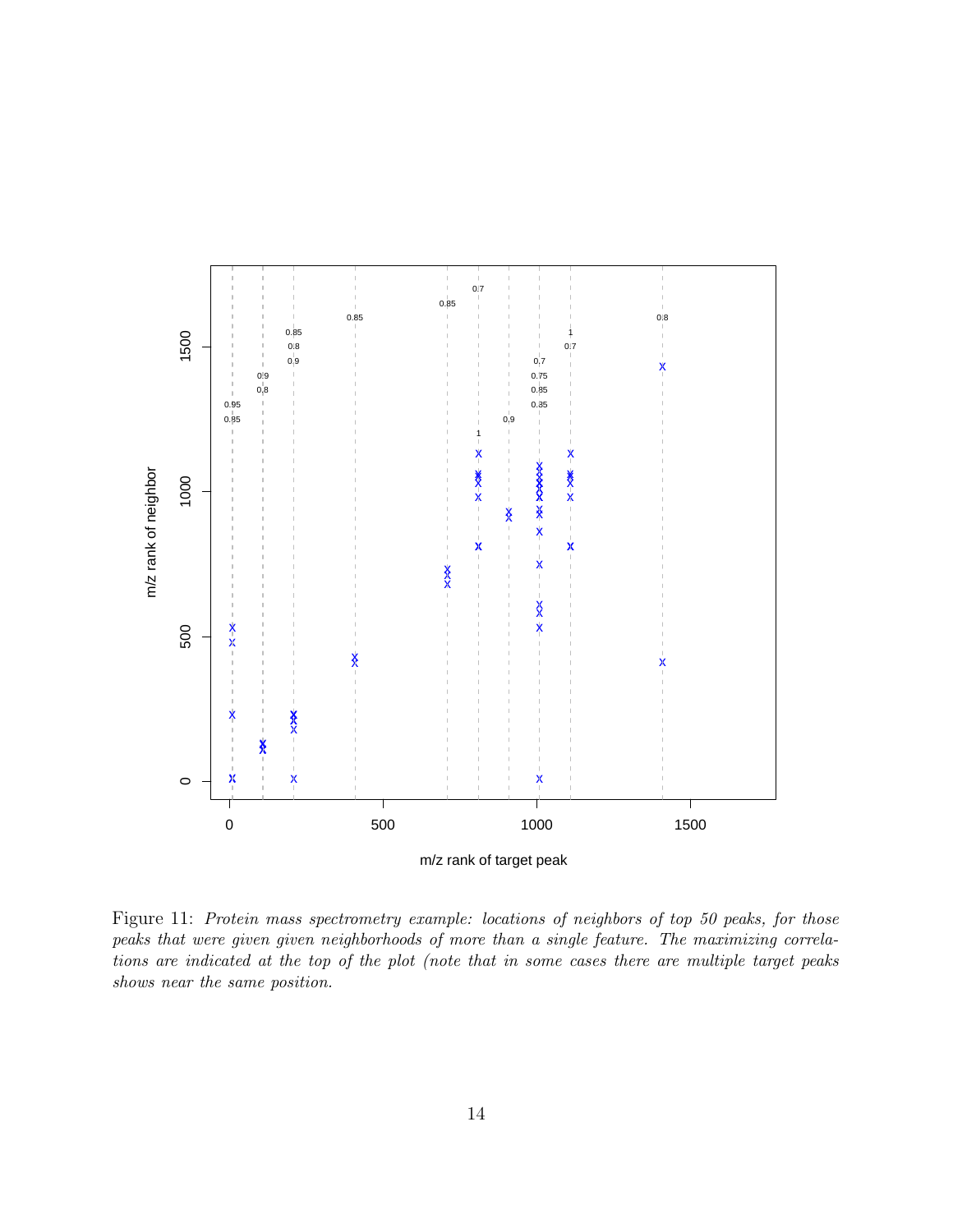Assumption (A2): There exist  $0 < \delta < 1$  such that

$$
0 = \max_{\substack{i \in \mathcal{N} \\ j \in \mathcal{P}}} \rho(i, j) = \max_{i, j \in \mathcal{N}} \rho(i, j) < \delta = \min_{i, j \in \mathcal{P}} \rho(i, j). \tag{9}
$$

Thus we make the strong assumption that there is positive residual correlation among the non-null genes, but no residual correlation among the null genes or between the non and non-null genes. This simplifies our analysis. Later, we will relax this assumption.

**LEMMA 1.** Assume that (A1) holds. Fix  $\epsilon > 0$ . Then, for all large m,

$$
\max_{ij} |\widehat{\rho}(i,j) - \rho(i,j)| < \epsilon \quad a.s. \tag{10}
$$

and

$$
\max_{i} |T_i - \beta_i| < \epsilon \quad a.s. \tag{11}
$$

That is,  $\hat{\rho}(i, j) = \rho(i, j) + o(1)$ , uniformly over  $i, j$ , a.s. and  $T_i = \beta + o(1)$ , uniformly over  $i$ , a.s.

**PROOF of Lemma 1.** Kalisch and Bühlmann  $(2005)$  show that,

$$
\mathbb{P}(|\hat{\rho}(i,j) - \rho(i,j)| > \epsilon) \le c_1(n-1)\exp\left\{-(n-3)\log((4+\epsilon^2)/(4-\epsilon^2))\right\} \tag{12}
$$

for some  $c_1 > 0$ . So,

$$
\mathbb{P}(\max_{i,j} |\widehat{\rho}(i,j) - \rho(i,j)| > \epsilon)
$$
\n(13)

$$
\leq 2m^2 c_1(n-1) \times \exp\left\{-(n-3)\log((4+\epsilon^2)/(4-\epsilon^2))\right\} \leq \frac{1}{m^{\beta}} \tag{14}
$$

where

$$
\beta = \frac{C}{2}\log((4+\epsilon^2)/(4-\epsilon^2)) - \frac{\log(4c_1) - \log C - \log\log m}{\log m} - 2 > 0. \tag{15}
$$

For C sufficiently large,  $\beta > 1$ . The first result then follows from the Borel-Cantelli Lemma. For the second result, apply Mill's inequality:

$$
\mathbb{P}(\max_{i}|T_{i}-\beta_{i}|>\epsilon)\leq me^{-n\epsilon^{2}/2\sigma^{2}}.
$$
\n(16)

The result follows from assumption (8) and the Borel-Cantelli Lemma.  $\blacksquare$ 

**LEMMA** 2. Assume (A1) and (A2). Then, for all  $\rho > \delta$  and each  $i \in \mathcal{P}$ ,

$$
C_{\rho}(i) \cap \mathcal{N} = \emptyset \quad a.s. \tag{17}
$$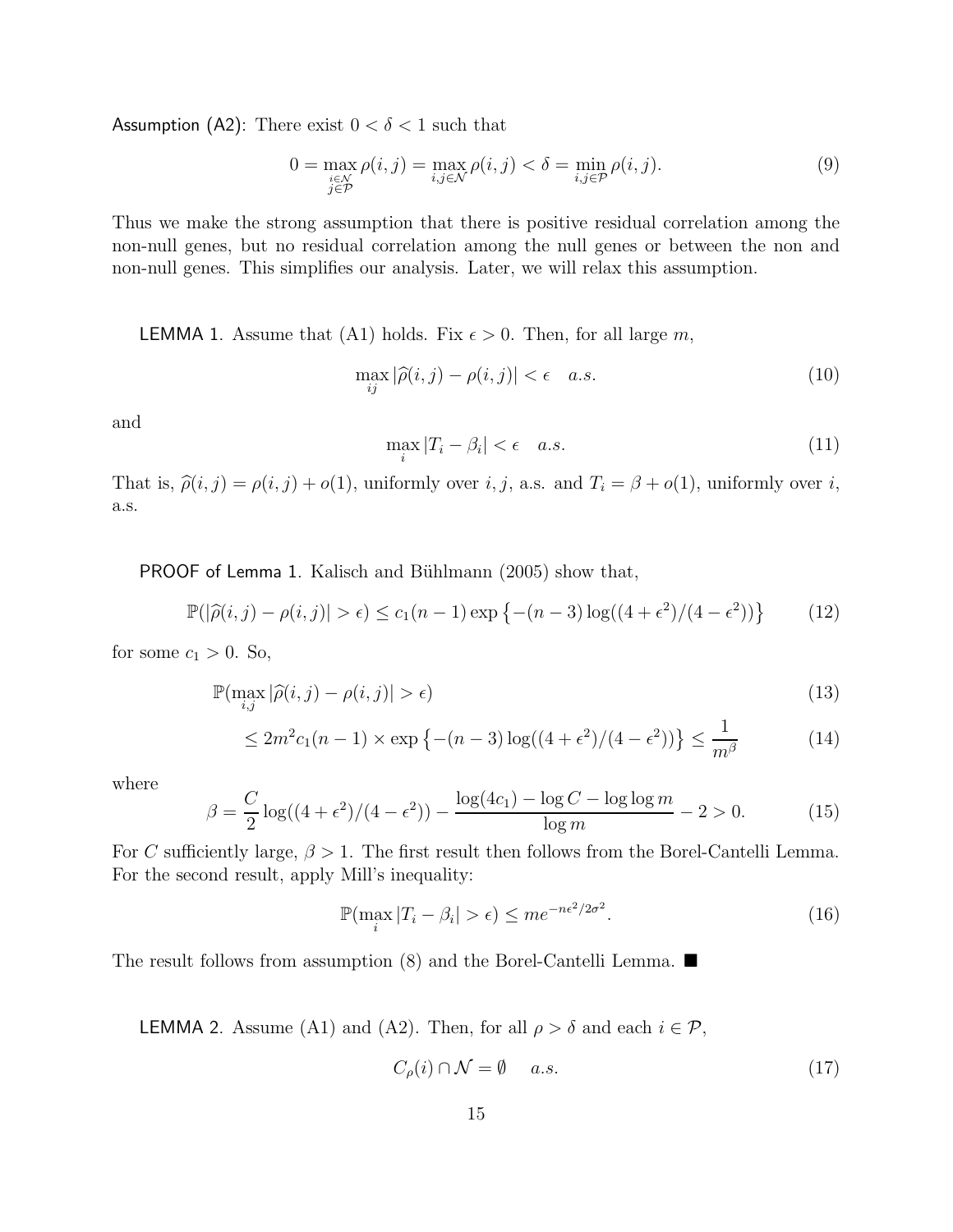for all large m. Also, for every  $i \in \mathcal{N}$ ,

$$
C_{\rho}(i) \cap \mathcal{P} = \emptyset \quad a.s. \tag{18}
$$

for all  $\rho > 0$ . Thus, there are no nulls in the correlation neighborhoods  $C_{\rho}(i)$  of a nonnull gene, except possibly for small  $\rho$ . Similarly, there are no nonnulls in the correlation neighborhoods  $C_{\rho}(i)$  of a null gene.

#### 6.1 The Oracle Statistic

To understand the behavior of the correlation sharing statistic, it is helpful to first consider an oracle version of the statistic based on the true correlations. Let

$$
\kappa_i = \max_{\rho} \frac{1}{|\nu_{\rho}(i)|} \sum_{j \in C_{\rho}(i)} T_j \tag{19}
$$

where 
$$
\nu_{\rho}(i) = \left\{ j : \rho(i,j) \ge \rho \right\}.
$$
 (20)

Let us fix some nonnull gene  $i \in \mathcal{P}$  and without loss of generality, take  $i = 1$ . Without loss of generality, label the genes so that

$$
\rho(1,2) > \rho(1,3) > \cdots > \rho(1,m). \tag{21}
$$

Then,

$$
\kappa_1 = \max_{r} \frac{1}{r} \sum_{i=1}^{r} T_i = \max_{r} \frac{1}{r} \sum_{i=1}^{r} \frac{1}{n} \sum_{j=1}^{n} X_{ij}
$$
\n(22)

$$
= \max_{r} \frac{1}{r} \sum_{i=1}^{r} \frac{1}{n} \sum_{j=1}^{n} (\beta_i + \epsilon_{ij}) = \max_{r} \left( \beta(r) + \frac{1}{rn} \sum_{i=1}^{r} \sum_{j=1}^{n} \epsilon_{ij} \right)
$$
(23)

$$
= \max_{r} \left( \overline{\beta}(r) + Z(r) \right) \tag{24}
$$

where

$$
\overline{\beta}(r) = \frac{1}{r} \sum_{i=1}^{r} \beta_i
$$
\n(25)

is the Cesaro average and  $Z(\cdot)$  is a mean zero Gaussian process with covariance kernel

$$
J(r,s) = \frac{\sigma^2}{nrs} \sum_{j=1}^r \sum_{k=1}^s \rho(j,k).
$$
 (26)

The distribution of  $\kappa_1$  is thus the distribution of the maximum of a noncentered, nonstationary Gaussian process.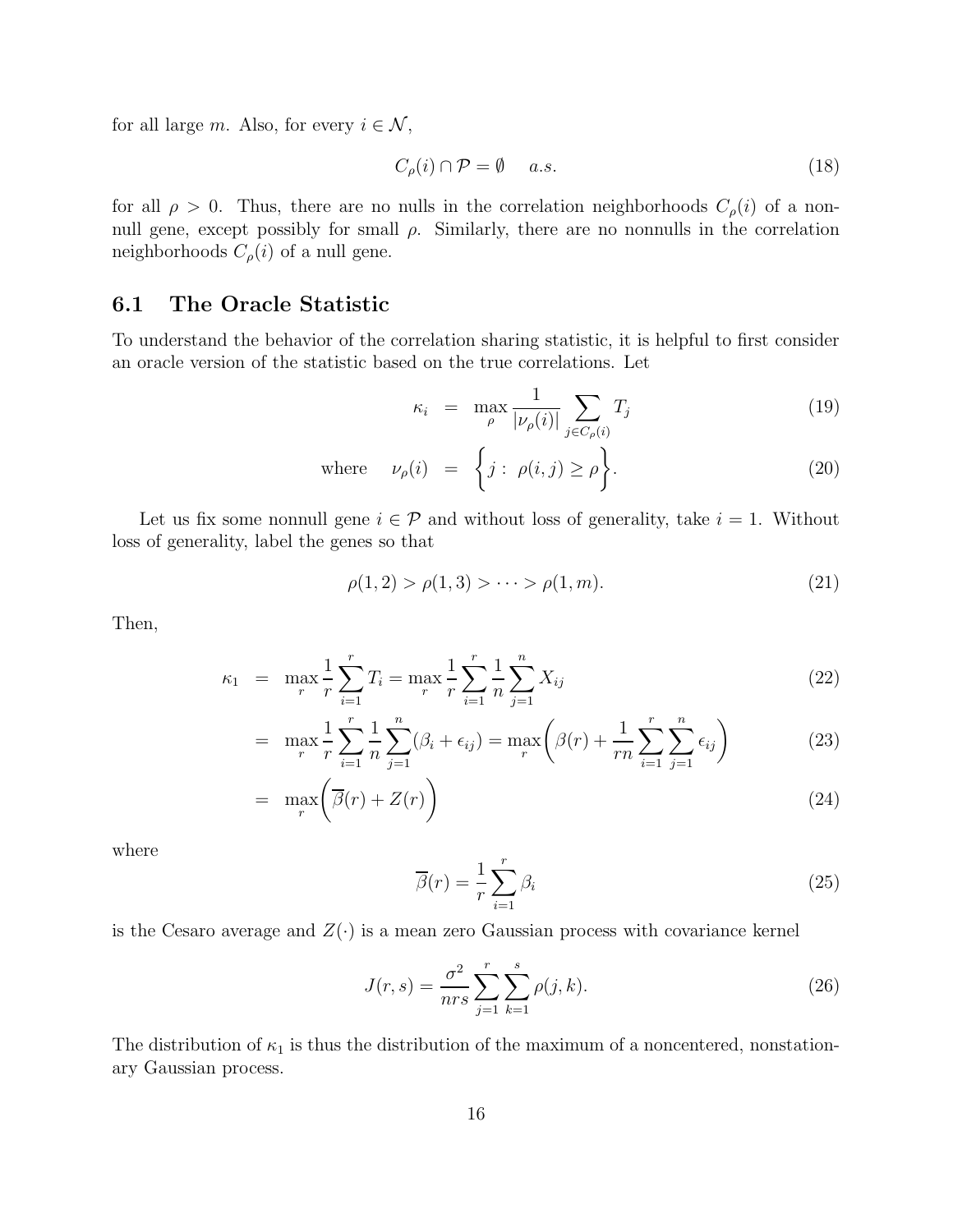If  $\beta(r)$  is strongly peaked around some value  $r_*,$  then

$$
\kappa_1 \approx \overline{\beta}(r_*) + Z(r_*) \equiv V_* \sim N(\overline{\beta}(r_*), J(r_*, r_*)). \tag{27}
$$

Hence,

$$
\mathbb{P}(\kappa_1 > t) \approx \mathbb{P}(V_* > t). \tag{28}
$$

In particular, suppose that  $\rho(1, i) = \rho$  for  $i \in \mathcal{P}$  and  $\rho(1, i) = 0$  for  $i \in \mathcal{N}$ . Then,

$$
V_* \sim N\left(\overline{\beta}(r_*), \frac{1+2\rho}{r_* n}\right) \tag{29}
$$

and so

$$
\mathbb{P}(\kappa_1 > t) \ge \mathbb{P}\left(\chi_1^2(\pi) > \frac{r_* n t^2}{1 + 2\rho}\right)
$$
\n(30)

where  $\chi_1^2(\pi)$  is a noncentral  $\chi_1^2$  with noncentrality parameter

$$
\pi = \frac{n r_* \overline{\beta}^2(r_*)}{1 + 2\rho}.
$$
\n(31)

In contrast,  $T_1$  has noncentrality parameter  $n\beta_1^2$ . These heuristics imply that correlation sharing improves the power if

$$
\frac{r_*\overline{\beta}^2(r_*)}{1+2\rho} > \beta_1^2, \quad \text{where } r_* = \text{argmax}_r \overline{\beta}(r). \tag{32}
$$

Figures 12 and 13 illustrate this analysis. The top plot in each figure is  $\beta(r)$  and the bottom plot is the noncentrality as a function of the size r of the correlation neighborhood.

Figures 12 shows a least favorable case in which  $\beta_1 = 10$  and  $\beta_i = 1$  for  $i > 1, i \in \mathcal{P}$ . (In all cases we took  $\rho = .5$ ). We call this least favorable since  $T_1$  has the largest mean; any averaging can only reduce its mean. Now,  $r_* = 1$  and  $T_1$  has noncentrality 50. The randomness of  $\hat{\rho}$  can lead to a correlation neighborhood larger than  $r_* = 1$ . If so, the noncentrality parameter can be reduced as is evident from the steep decline of the curve in the second plot.

Figure 13 shows a more realistic case. Here we used a random effects model and took  $\beta_i \sim N(3, 1)$ . This makes  $\sum_r \beta_r$  a random walk. Correspondingly,  $\overline{\beta}(r)$  behaves like a random walk for small r but settles down to a constant for large r. In this case,  $r_*$  tends to be small but the noncentrality grows rapidly. The result is a dramatic gain in noncentrality. Also, the gain is robust to the choice of  $r$ .

Now consider a null gene  $i \in \mathcal{N}$ . Again take  $i = 1$ . Then, by assumption  $(A2)$ ,  $\rho(1, j) = 0$ for all  $j > 1$ . Hence,  $\nu_{\rho}(1) = \{1\}$  for all  $\rho > 0$  and  $\kappa_1 = T_1$  so the null distribution is unaffected by correlation sharing.

Let us now consider weakening (A2). Suppose we allow some small, nonzero correlation  $\Delta$  among null genes. Change the definition of  $U_i$  to

$$
U_i = \max_{\substack{\rho > \Delta \\ |C_{\rho}(i)| \le K}} \frac{1}{|C_{\rho}(i)|} \sum_{j \in C_{\rho}(i)} T_j
$$
\n(33)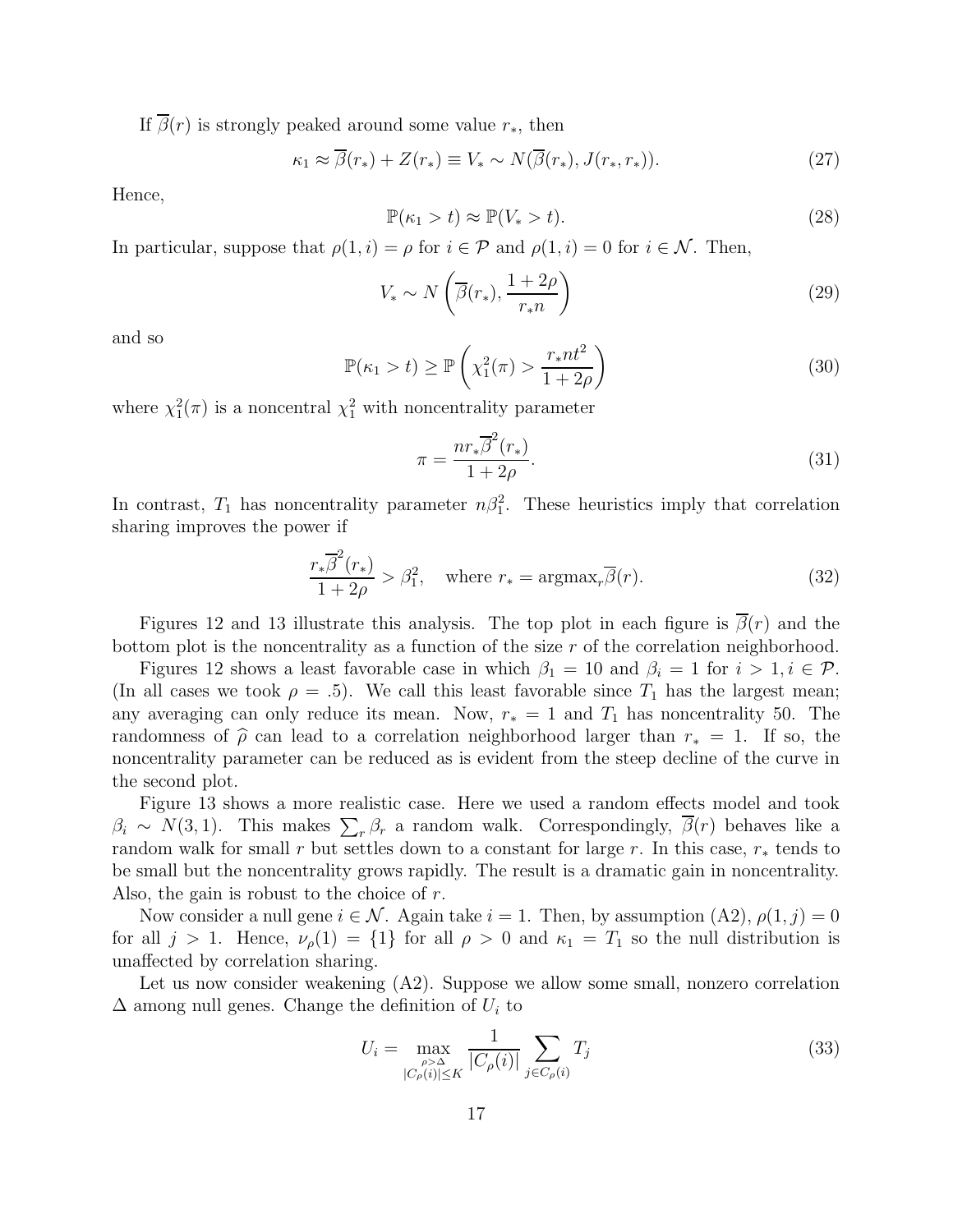

Figure 12: The non-centrality parameter as a function of neighborhood size; least favorable case. The top plot is the cumulative average  $r^{-1} \sum_{j=1}^{r} \beta_j$  versus r. The bottom plot shows the noncentrality parameter versus r. The horizontal line shows the noncentrality parameter for  $T_1$ . For  $1 < r \leq 80$ , the noncentrality parameter for  $T_1$  is larger than noncentrality parameter for  $U_1$ . Since the top plot is maximized at  $r = 1$  we expect that the correlation neighborhood for  $U_1$  shoule have r close to 1.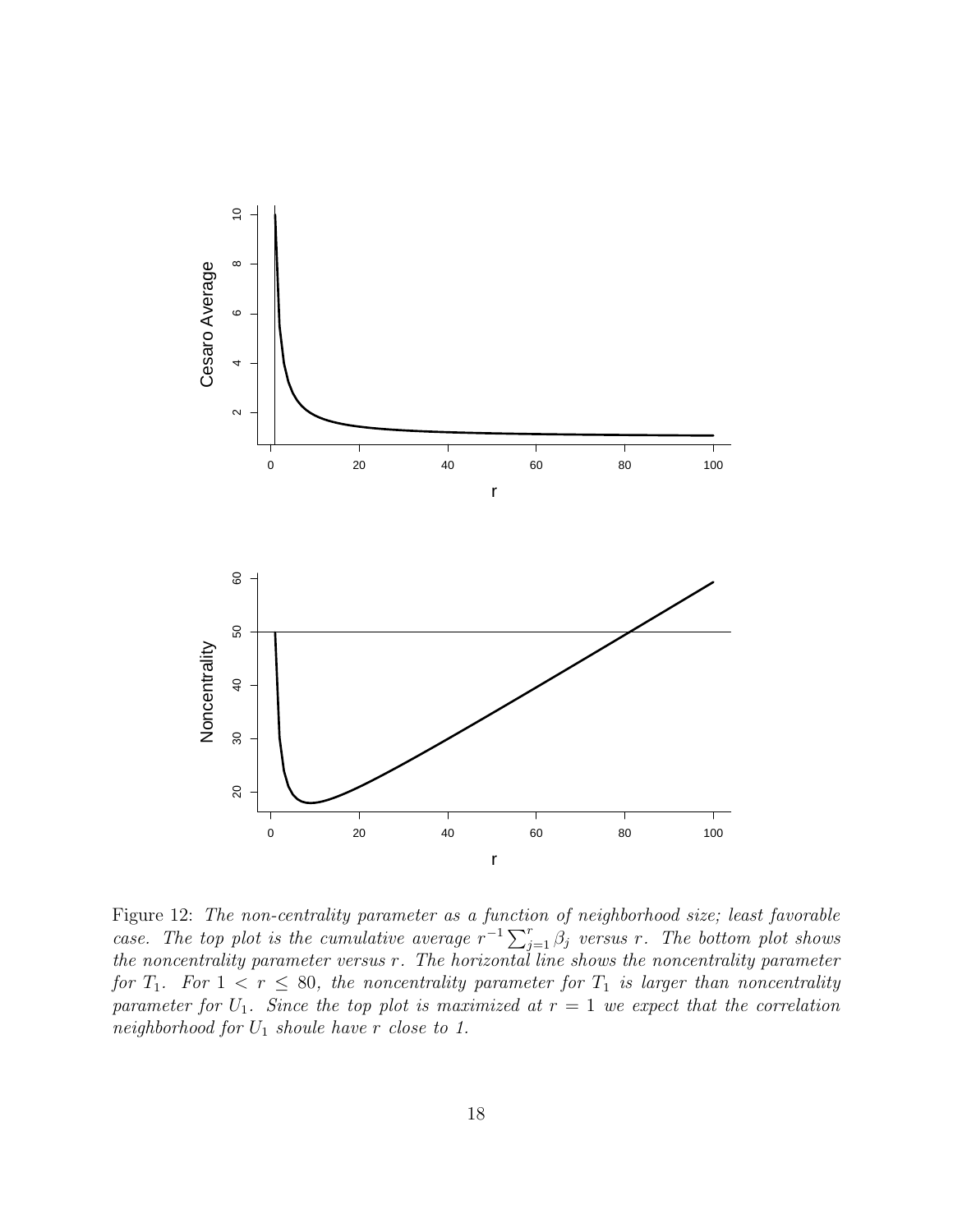

Figure 13: The non-centrality parameter as a function of neighborhood size; typical case. The top plot is the cumulative average  $r^{-1} \sum_{j=1}^{r} \beta_j$  versus r. The bottom plot shows the noncentrality parameter versus r. The horizontal line near 0 shows the noncentrality parameter for  $T_1$ . The horizontal line near 100 shows the noncentrality parameter for  $U_1$  when the correaltion neighborood is  $r = 20$  corresponding to the maximum of the top plot. Not only is there a large gain in noncentrality, but the gain is robust to fluctuations in r.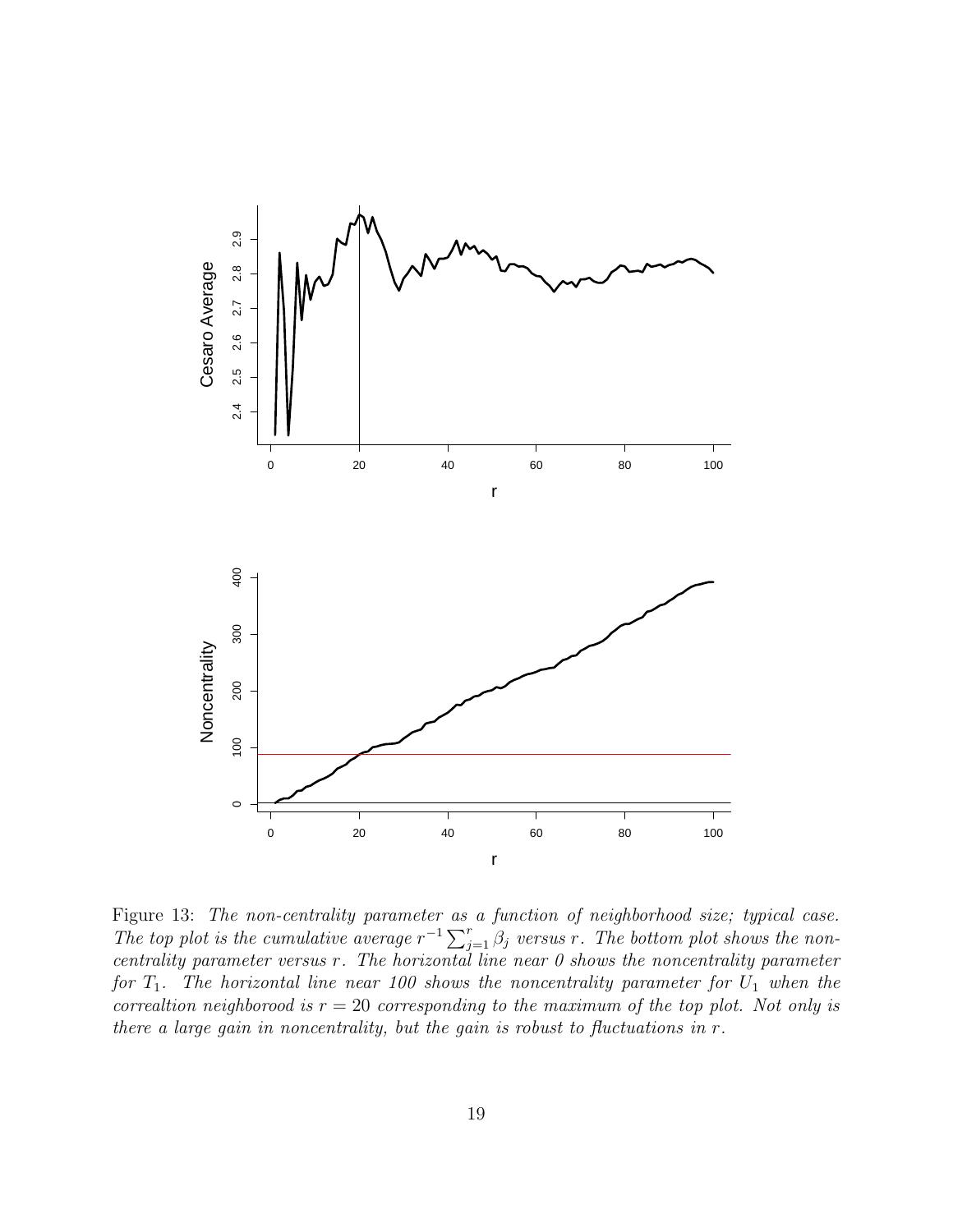Now replace (A2) with:

Assumption (A2'):

$$
\min_{\substack{i \in \mathcal{P} \\ j \in \mathcal{P}}} \rho(i,j) > \max_{\substack{i \in \mathcal{N} \\ j \in \mathcal{P}}} \rho(i,j) \tag{34}
$$

and

$$
\max_{\substack{i \in \mathcal{N} \\ j \in \mathcal{P}}} \rho(i,j) < \Delta. \tag{35}
$$

The analysis for nonnull genes is virtually unchanged. For null genes, condition  $(A2)$ ensures that  $\kappa_1 = T_1$ . An interesting extension is to estimate  $\Delta$  from the data. We leave this to future work.

#### 6.2 Relationship Between  $U_i$  and the Oracle

The analysis in the previous section ignores the variability of the  $\hat{\rho}(i, j)'s$ . Now we relate  $\kappa_i$ to  $U_i$ .

First, under appropriate assumptions, we will show that for nonnull genes,  $U_1$  is at least as large as  $\kappa_1$ . Suppose there exists a decreasing function  $f : [0,1] \to [0,1]$  with  $f(0) = 1$ , such that

$$
\rho(1,i) = f(i/m). \tag{36}
$$

Suppose that f is a simple function, that is, f takes finitely many values  $a_1 > a_2 > \cdots > a_n$  $a_k$ . The level sets  $\nu_\rho(1) = \{j : \rho(1,j) \geq \rho\}$  can only be of the form  $\mathcal{A}_s = \{j : \rho(1,j) \geq a_s\}$ for  $s = 1, \ldots, k$ . Choose  $\epsilon > 0$  small. By Lemma 1,  $\max_j |\hat{\rho}(1,j) - \rho(1,j)| < \epsilon$  a.s. Let  $I = \{ \rho \in [0, 1]: \min_s |\rho - a_s| > \epsilon \}.$  For all  $\rho \in I$ ,  $\nu_\rho(1) = C_\rho(1)$  a.s. Then, for all large m,

$$
U_1 = \max_{\rho} \frac{1}{|C_{\rho}(1)|} \sum_{j \in C_{\rho}(1)} T_j \ge \max_{\rho \in I} \frac{1}{|C_{\rho}(1)|} \sum_{j \in C_{\rho}(1)} T_j \tag{37}
$$

$$
= \max_{\rho \in I} \frac{1}{|\nu_{\rho}(1)|} \sum_{j \in C_{\rho}(1)} T_j \quad a.s. = \max_{\rho} \frac{1}{|\nu_{\rho}(1)|} \sum_{j \in C_{\rho}(1)} T_j \tag{38}
$$

$$
= \kappa_1 \tag{39}
$$

so that  $U_1$  is at least as large as  $\kappa_1$ .

Now we drop the assumption that  $f$  is simple and instead assume it is continuous and strictly decreasing. Similarly, assume there exists a continuous, integrable function  $g$  such that

$$
\beta_i = g(i/m). \tag{40}
$$

Suppose that  $\overline{g}(u) \equiv s^{-1} \int_0^s g(u) du$  is maximized at some  $s_* > 0$ . Let  $c = f(s_*)$  and  $r = |\nu_c(1)|$ . Then, a.s. for all large m,

$$
\kappa_1 = \max_{\rho} \frac{1}{|\nu_{\rho}(1)|} \sum_{j \in \nu_c(1)} T_j = \max_{\rho} \frac{1}{|\nu_{\rho}(1)|} \sum_{j \in \nu_{\rho}(1)} \beta_j + o(1) \tag{41}
$$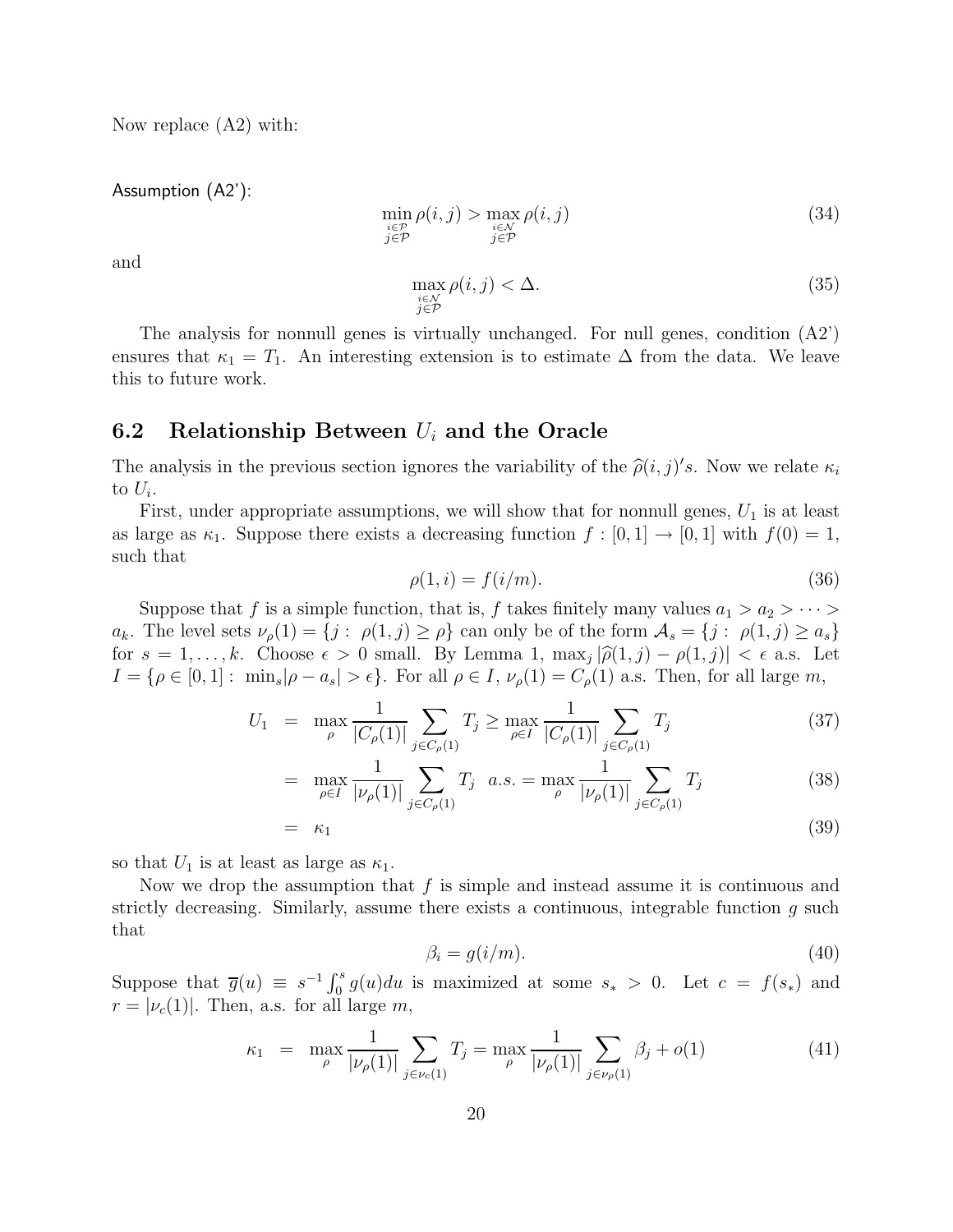$$
= \max_{r} \frac{1}{r} \sum_{j=1}^{r} \beta_j + o(1) = \max_{s} \frac{1}{s} \int_{0}^{s} g(u) du + o(1)
$$
 (42)

$$
= \frac{1}{s_*} \int_0^{s_*} g(u) du + o(1) = \overline{g}(s_*) + o(1).
$$
 (43)

Hence,

$$
\kappa_1 \approx \frac{1}{|\nu_c(1)|} \sum_{j \in \nu_\rho(i)} T_j = \frac{1}{r} \sum_{j: \ \rho(1,j) \ge c} T_j. \tag{44}
$$

Let  $R = |C_c(1)|$ . From Lemma 1 and the assumptions on f,  $R/m = r/m + o(1)$  a.s. and

$$
U_1 = \max_{\rho} \frac{1}{|C_{\rho}(1)|} \sum_{j \in C_{\rho}(1)} T_j \ge \frac{1}{|C_c(1)|} \sum_{j \in C_c(1)} T_j \tag{45}
$$

$$
= \frac{1}{R} \sum_{j:\ \widehat{\rho}(1,j)\geq c} T_j \tag{46}
$$

$$
= \frac{1}{R} \sum_{\rho(1,i)\geq c} T_i + \frac{1}{R} \sum_{\substack{\hat{\rho}(1,i)\geq c \\ \rho(1,i)< c}} T_i - \frac{1}{R} \sum_{\substack{\hat{\rho}(1,i)< c \\ \rho(1,i)\geq c}} T_i \tag{47}
$$

$$
= \frac{1}{r} \sum_{\rho(1,i)\geq c} T_i + o(1) \tag{48}
$$

$$
= \kappa_1. \tag{49}
$$

Thus,  $U_1 \geq \kappa_1 + o(1)$ .

Now suppose that  $i = 1$  is a null gene. Fix a small  $\epsilon > 0$ . Under (A2), we eventually, have

$$
|\{j > 1 : \hat{\rho}(1, j) > \epsilon\}| = 0 \tag{50}
$$

and hence

$$
U_1 = \kappa_1 \quad a.s.\tag{51}
$$

The same holds under (A2').

# 7 Other issues

Computation of the correlation shared statistic can be challenging when the number of features m is large. Brute force computation is  $O(m^2)$ . In principle, a KD tree can be used to quickly find the neighbors of a given point with correlation at least  $\rho$ . The building of the tree requires  $O(m \log m)$  computations, while the nearest neighbor search takes  $O(\log m)$ computations. Hence the nearest neighbor search for all points requires  $O(m \log m)$  computations. However, since the dimension of the feature space  $(n)$  is large n these problems (at least 50 or 100), the KD tree approach is not likely to be effective in practice (J. Friedman, personal communication).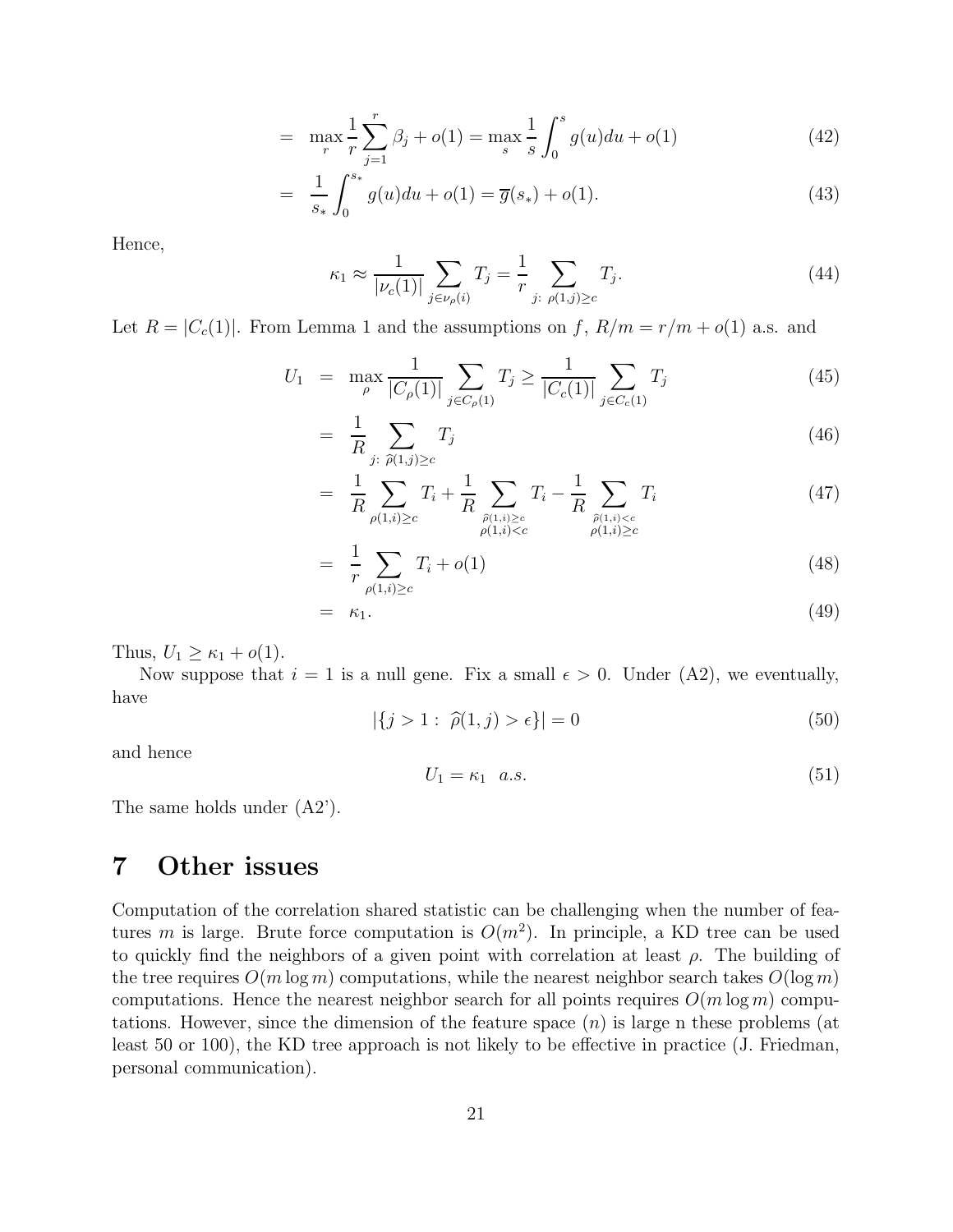Hence we instead do a direct brute force computation, exploiting the sparsity of the set of pairs of points with large correlation. The resulting procedure is quite fast, requiring for example 2.7s on the proteomics example  $(m = 3160, n = 20)$ .

The proposal of this paper can be applied to outcome measures other than two-class problems. We have seen this earlier in the lymphoma example, where the outcome was survival time. Other response types that may arise include a multi-class or quantitative outcome. The modification to the correlation-sharing technique is simple: the t-statistic (2) is simply replaced by a score that is appropriate for the outcome measure. For survival data, for example, we use the partial likelihood score statistic for each gene. This was illustrated in the lymphoma data of Table 1.

Correlation-sharing provides a recipe for supervised clustering of features. Hence one might use correlation-sharing as a pre-processing step, by averaging the given features in the prescribed clusters. Then these averaged features could be used as input into a regression or classification procedure. This is a topic for future study.

Acknowledgments We would like to thank John Storey for showing us a pre-preprint of his "optimal discovery procedure" paper. We would also like to thank Jerry Friedman for helpful discussions. Tibshirani was partially supported by National Science Foundation Grant DMS-9971405 and National Institutes of Health Contract N01-HV-28183.

## References

- Carlson, S., Najmi, A., Whitin, J. & Cohen, H. (2005), 'Improving feature detection and analysis of surface-enhanced laser desorption/ionization-time of flight mass spectra', Proteomics 11, 2778–27788.
- Dudoit, S., Yang, Y., Callow, M. & Speed, T. (2000), Statistical methods for identifying differentially expressed genes in replicated cdna microarray experiments. Unpublished, available at http://www.stat.berkeley.edu/users/sandrine.
- Hedenfalk, I., Duggan, D., Chen, Y., Radmacher, M., Bittner, M., Simon, R., Meltzer, P., Gusterson, B., Esteller, M., Raffeld, M., Yakhini, Z., Ben-Dor, A., Dougherty, E., Kononen, J., Bubendorf, L., Fehrle, W., Pittaluga, S., Gruvbergerm, S., Loman, N., Johannsson, O., Olsson, H., Wilfond, B., Bor, A. & Trent, J. (2001), 'Gene-expression profiles in hereditary breast cancer', N. Engl. J. Med. 344, 539–548.
- Huang, E., Cheng, S. H., Dressman, H., Pittman, J., Tsou, M.-H., Horng, C.-F., Iversen, A. B. E. S., Liao, M., Chen, C.-M., West, M., Nevins, J. R. & Huang, A. T. (2003), 'Gene expression predictors of breast cancer outcomes', Lancet 361, 1590–1596.
- Kerr, M., Martin, G. & Churchill, G. (2000), 'Analysis of variance for gene expression microarray data', Journal of Computational Biology 7, 819–837.